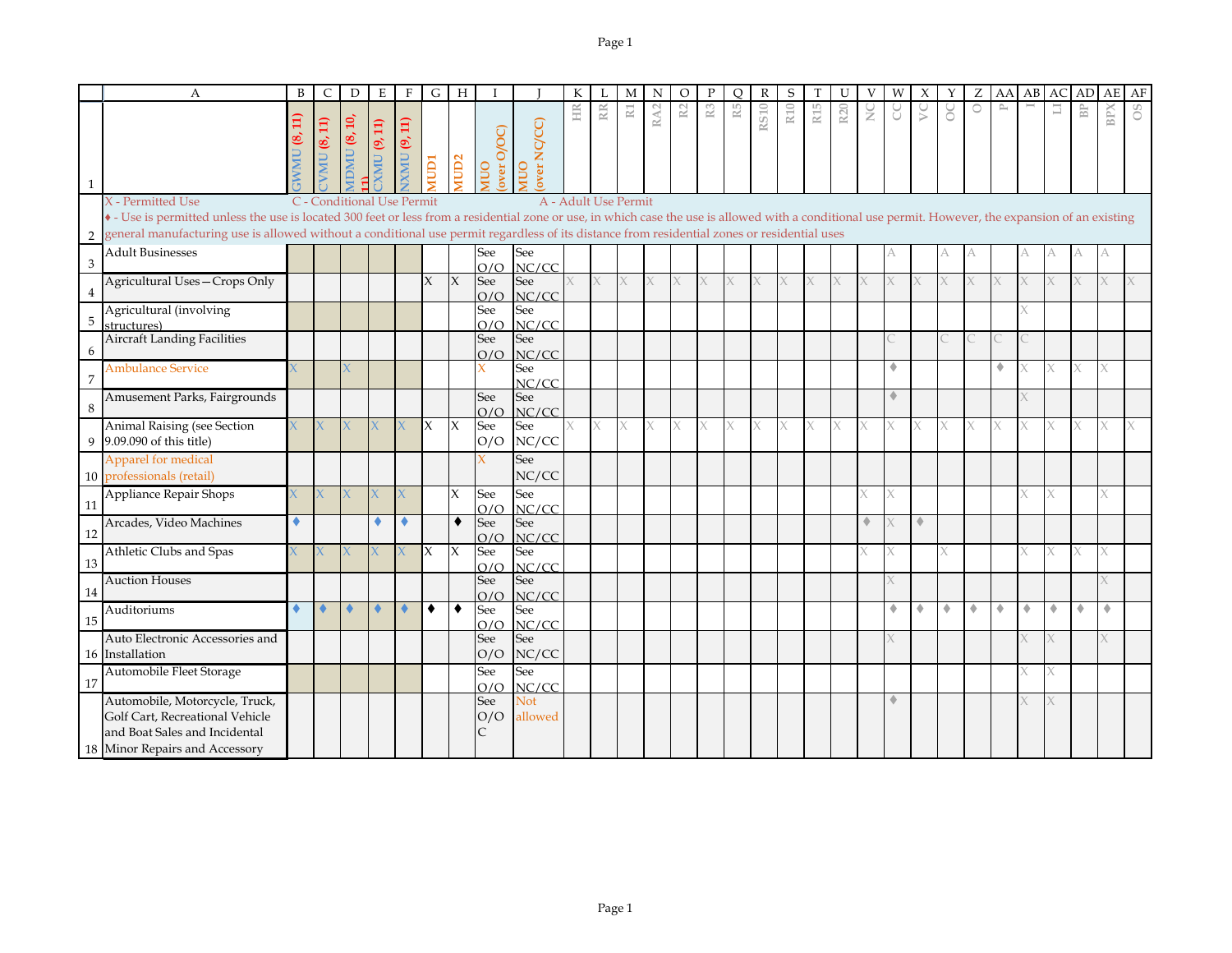|                | A                                                                                                                                                                                                                                                                                                                                                                         | B  | C            | D              | E           | F                          | G            | Н           |                          |                                  | К                    |    | М              | N   | O  |                | С  | R           | S               |                 |                 |   |             |   |        | Z       | AA        | AB | AC | AГ        | AE  | AF |
|----------------|---------------------------------------------------------------------------------------------------------------------------------------------------------------------------------------------------------------------------------------------------------------------------------------------------------------------------------------------------------------------------|----|--------------|----------------|-------------|----------------------------|--------------|-------------|--------------------------|----------------------------------|----------------------|----|----------------|-----|----|----------------|----|-------------|-----------------|-----------------|-----------------|---|-------------|---|--------|---------|-----------|----|----|-----------|-----|----|
| $\mathbf{1}$   |                                                                                                                                                                                                                                                                                                                                                                           | ë, | $MU$ (8, 11) | IDMU $(8, 10)$ | XMU (9, 11) | IXMU (9, 11)               | <b>IGION</b> | <b>NUD2</b> | over O/OC)<br>ONN        | over NC/CC)<br>OUIN              | HR                   | RR | $\mathbbm{R}1$ | RA2 | R2 | $\mathbb{R}^3$ | R5 | <b>RS10</b> | R <sub>10</sub> | R <sub>15</sub> | R <sub>20</sub> | ž | J           | S | ŏ      | $\circ$ | $\approx$ |    | 冒  | <b>BP</b> | BPX |    |
| $\overline{2}$ | X - Permitted Use<br>• - Use is permitted unless the use is located 300 feet or less from a residential zone or use, in which case the use is allowed with a conditional use permit. However, the expansion of an existing<br>general manufacturing use is allowed without a conditional use permit regardless of its distance from residential zones or residential uses |    |              |                |             | C - Conditional Use Permit |              |             |                          |                                  | A - Adult Use Permit |    |                |     |    |                |    |             |                 |                 |                 |   |             |   |        |         |           |    |    |           |     |    |
| 19             | <b>Auto Service Stations</b>                                                                                                                                                                                                                                                                                                                                              |    |              |                |             |                            |              |             | See<br>O/O               | Not<br>allowed                   |                      |    |                |     |    |                |    |             |                 |                 |                 |   |             |   |        |         |           |    |    |           |     |    |
| 20             | Accessory uses include<br>convenience store and car wash<br>Minor repairs to include<br>auto/boat/motorcycle/RV                                                                                                                                                                                                                                                           |    |              |                |             |                            |              |             | See<br>O/O<br>See<br>O/O | Not<br>allowed<br>Not<br>allowed |                      |    |                |     |    |                |    |             |                 |                 |                 |   |             |   |        |         |           |    |    |           |     |    |
|                | (excludes major repair, paint,<br>21 body work)<br>Automotive, Boat, Motorcycle<br>and RV Repair-Minor (includes                                                                                                                                                                                                                                                          |    |              |                |             |                            |              |             | C<br>See<br>O/O          | Not<br>allowed                   |                      |    |                |     |    |                |    |             |                 |                 |                 | ٠ |             |   |        |         |           |    |    |           |     |    |
| 22             | brake, muffler and tire<br>installation and repair)<br>Automotive Paint and Body<br>23 Repair - Major Engine Overhaul                                                                                                                                                                                                                                                     |    |              |                |             |                            |              |             | C<br>See<br>O/O          | Not<br>allowed                   |                      |    |                |     |    |                |    |             |                 |                 |                 |   | ٠           |   |        |         |           |    |    |           |     |    |
| 24             | <b>Auto Rentals</b>                                                                                                                                                                                                                                                                                                                                                       |    |              |                |             |                            |              |             | See<br>O/O               | <b>Not</b><br>allowed            |                      |    |                |     |    |                |    |             |                 |                 |                 |   |             |   |        |         |           |    |    | X         |     |    |
| 25             | <b>Auto Supply Stores</b><br><b>Bakery Shops</b>                                                                                                                                                                                                                                                                                                                          |    |              |                |             |                            |              | X<br>$\chi$ | See<br>O/O<br>See        | Not<br>allowed<br>See            |                      |    |                |     |    |                |    |             |                 |                 |                 |   |             |   |        |         |           |    |    |           |     |    |
| 26<br>27       | Bakery-Commercial                                                                                                                                                                                                                                                                                                                                                         |    |              |                |             |                            |              |             | O/O<br>See<br>O/O        | NC/CC<br>See<br>NC/CC            |                      |    |                |     |    |                |    |             |                 |                 |                 |   |             |   |        |         |           |    |    |           |     |    |
| 28             | Banks-Financial Institutions<br><b>Barber and Beauty Colleges</b>                                                                                                                                                                                                                                                                                                         |    | $\mathsf{X}$ | $\chi$         | $\bf{X}$    | $\mathbf{x}$               | $\mathsf{X}$ | $\chi$<br>X | See<br>O/O<br>See        | See<br>NC/CC<br>See              |                      |    |                |     |    |                |    |             |                 |                 |                 |   |             |   | X<br>X |         |           |    |    | X<br>K    |     |    |
| 29             | Boat Sales New and Used<br>30 Including Repairs and Accessory                                                                                                                                                                                                                                                                                                             |    |              |                |             |                            |              |             | O/O<br>See<br>O/O        | NC/CC<br>Not<br>allowed          |                      |    |                |     |    |                |    |             |                 |                 |                 |   | $\triangle$ |   |        |         |           |    |    |           |     |    |
| 31             | Boarding and Rooming Houses                                                                                                                                                                                                                                                                                                                                               |    |              |                |             |                            | X            | X           | See<br>O/O               | See<br>NC/CC                     |                      |    |                |     |    |                |    |             |                 | X               |                 |   |             |   |        |         |           |    |    |           |     |    |
| 32             | <b>Bowling Alley</b><br><b>Building Material Sales</b>                                                                                                                                                                                                                                                                                                                    |    |              |                |             |                            |              | X           | See<br>O/O<br>See        | See<br>NC/CC<br>See              |                      |    |                |     |    |                |    |             |                 |                 |                 |   | ۵           |   |        |         |           |    |    |           |     |    |
| 33<br>34       | With outdoor storage                                                                                                                                                                                                                                                                                                                                                      |    |              |                |             |                            |              |             | O/O<br>See<br>O/O        | NC/CC<br>See<br>NC/CC            |                      |    |                |     |    |                |    |             |                 |                 |                 |   | $\triangle$ |   |        |         |           |    |    |           |     |    |
| 35             | <b>Building Material Storage Yards</b>                                                                                                                                                                                                                                                                                                                                    |    |              |                |             |                            |              |             | See<br>O/O               | See<br>NC/CC                     |                      |    |                |     |    |                |    |             |                 |                 |                 |   |             |   |        |         |           |    |    |           |     |    |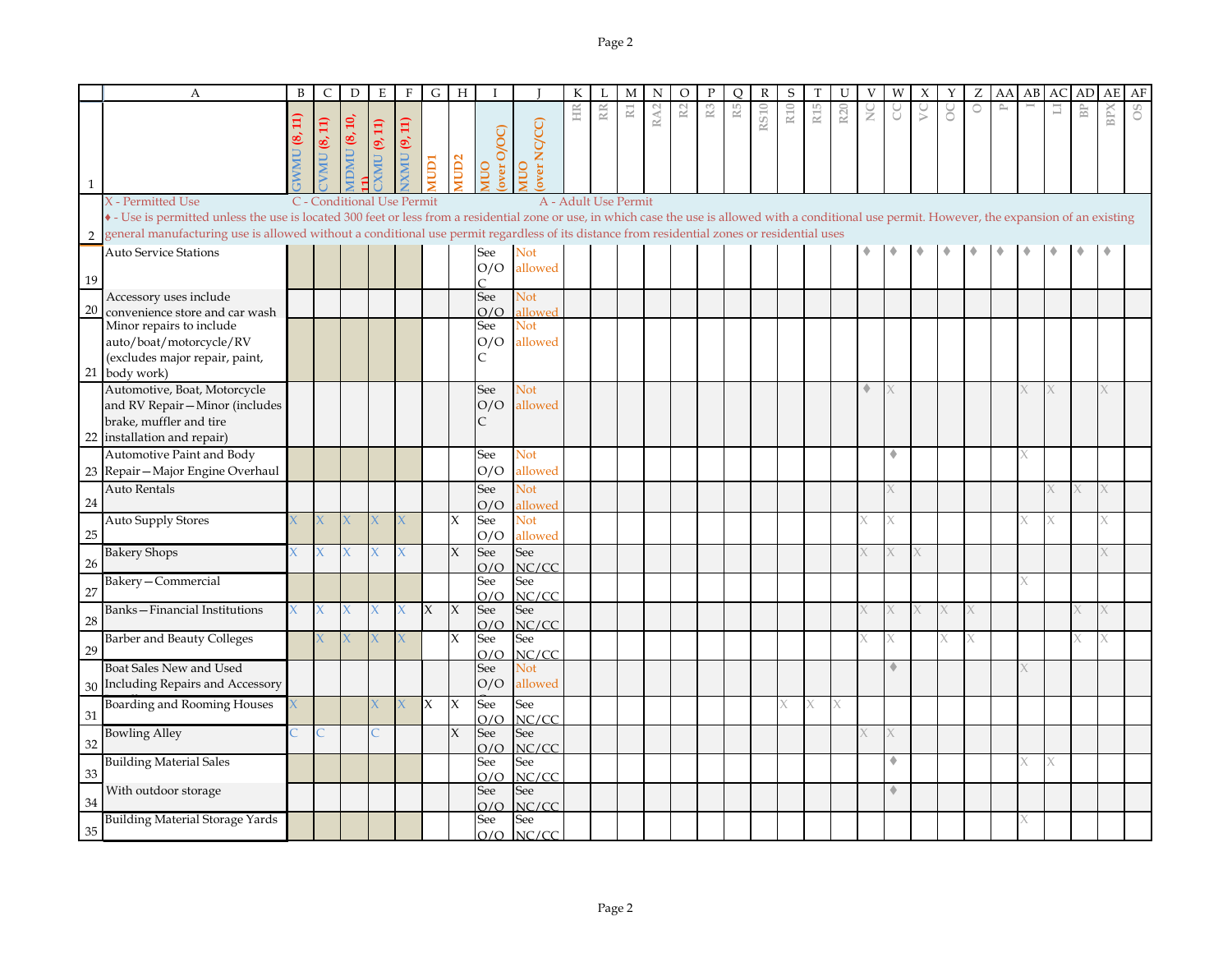|                | A                                                                                                                                                                                                                                                                                                                                                                         | B                    | C                                     | D                          | Е                  | F           | G                  | H                   |                   |                            |    |     | M                    | N               | $\Omega$       |                | Ω  | R           | S               |                 |                 |                      |             |   |                      |   | AA                          | AB | AC.                  | АD                        | AE                  | AF |
|----------------|---------------------------------------------------------------------------------------------------------------------------------------------------------------------------------------------------------------------------------------------------------------------------------------------------------------------------------------------------------------------------|----------------------|---------------------------------------|----------------------------|--------------------|-------------|--------------------|---------------------|-------------------|----------------------------|----|-----|----------------------|-----------------|----------------|----------------|----|-------------|-----------------|-----------------|-----------------|----------------------|-------------|---|----------------------|---|-----------------------------|----|----------------------|---------------------------|---------------------|----|
| $\mathbf{1}$   |                                                                                                                                                                                                                                                                                                                                                                           | (8, 11)<br><b>UM</b> | $MU$ (8, 11)                          | <b>IDMU</b> (8, 10,        | <b>CMU (9, 11)</b> | XMU (9, 11) | ICIDI              | MUD <sub>2</sub>    | over O/OC)<br>OUN | over NC/CC)<br>OUIN        | HR | RR. | $\mathbb R1$         | RA <sub>2</sub> | $\mathbb{R}^2$ | R <sub>3</sub> | R5 | <b>RS10</b> | R <sub>10</sub> | R <sub>15</sub> | R <sub>20</sub> | ž                    | g           | S | ŏ                    | 0 | $\rightarrow$               |    | Ξ                    | $\mathbb{B}^{\mathbb{P}}$ | BPX                 | SO |
| $\overline{2}$ | X - Permitted Use<br>• - Use is permitted unless the use is located 300 feet or less from a residential zone or use, in which case the use is allowed with a conditional use permit. However, the expansion of an existing<br>general manufacturing use is allowed without a conditional use permit regardless of its distance from residential zones or residential uses |                      |                                       | C - Conditional Use Permit |                    |             |                    |                     |                   |                            |    |     | A - Adult Use Permit |                 |                |                |    |             |                 |                 |                 |                      |             |   |                      |   |                             |    |                      |                           |                     |    |
| 36             | Bus, Rail and Taxi Stations                                                                                                                                                                                                                                                                                                                                               |                      |                                       |                            |                    |             |                    |                     | See<br>O/O        | <b>See</b><br>NC/CC        |    |     |                      |                 |                |                |    |             |                 |                 |                 |                      |             |   |                      |   |                             |    |                      |                           |                     |    |
| 37             | <b>Business Equipment Sales</b><br>(includes repairs)                                                                                                                                                                                                                                                                                                                     |                      |                                       |                            |                    |             | X                  | X                   | See<br>O/O        | See<br>NC/CC               |    |     |                      |                 |                |                |    |             |                 |                 |                 |                      | X           |   | X                    |   |                             |    |                      |                           |                     |    |
| 38             | <b>Business Schools</b>                                                                                                                                                                                                                                                                                                                                                   |                      | $\mathsf{X}^{\scriptscriptstyle\top}$ |                            |                    |             | $\chi$             | $\mathsf{X}$        | See<br>O/O        | See<br>NC/CC               |    |     |                      |                 |                |                |    |             |                 |                 |                 |                      |             |   |                      |   |                             |    |                      |                           |                     |    |
| 39             | <b>Business Supply Stores</b>                                                                                                                                                                                                                                                                                                                                             |                      |                                       |                            |                    |             | $\mathsf{X}% _{0}$ | $\boldsymbol{\chi}$ | See<br>O/O        | See<br>NC/CC               |    |     |                      |                 |                |                |    |             |                 |                 |                 |                      |             |   |                      |   |                             |    |                      |                           | X                   |    |
| 40             | Cabinet Shop                                                                                                                                                                                                                                                                                                                                                              | X                    | X.<br>۵                               | $\mathsf{X}$               | X                  | X           | ٠                  | $\bullet$           | See<br>O/O        | See<br>NC/CC               |    |     |                      |                 |                |                |    |             |                 |                 |                 | ۰                    | ۰           |   | ۰                    | ٠ | ۰                           | ٠  | ۰                    |                           | ٠                   |    |
| 41             | Caretakers Residence <sup>1</sup><br>Car Wash                                                                                                                                                                                                                                                                                                                             |                      |                                       |                            |                    |             |                    |                     | See<br>O/O<br>See | See<br>NC/CC<br><b>Not</b> |    | C   | Ċ                    |                 |                |                |    |             |                 |                 |                 |                      |             |   |                      |   |                             |    |                      |                           |                     |    |
| 42             | Accessory to auto related use                                                                                                                                                                                                                                                                                                                                             |                      |                                       |                            |                    |             |                    |                     | O/O<br>See        | allowed<br>See             |    |     |                      |                 |                |                |    |             |                 |                 |                 | ۰                    | ۰           |   |                      |   |                             |    |                      |                           |                     |    |
| 43             | <b>Catering Service</b>                                                                                                                                                                                                                                                                                                                                                   | X                    | X.                                    | $\overline{X}$             |                    | X           |                    |                     | O/O<br>See        | NC/CC<br>See               |    |     |                      |                 |                |                |    |             |                 |                 |                 |                      |             |   |                      |   |                             |    |                      |                           | X                   |    |
| 44             | Cemetery (Human or Pet) With                                                                                                                                                                                                                                                                                                                                              |                      |                                       |                            |                    |             |                    |                     | O/O<br>See        | NC/CC<br>See               |    | C   | C                    |                 |                |                |    |             |                 |                 |                 |                      |             |   |                      |   |                             |    |                      |                           |                     |    |
| 45             | or Without Accessory Mortuary<br>and Cremation Services<br>(Minimum 10-acre site required)                                                                                                                                                                                                                                                                                |                      |                                       |                            |                    |             |                    |                     | O/O<br>C          | NC/CC                      |    |     |                      |                 |                |                |    |             |                 |                 |                 |                      |             |   |                      |   |                             |    |                      |                           |                     |    |
| 46             | Churches <sup>2</sup>                                                                                                                                                                                                                                                                                                                                                     |                      |                                       |                            |                    |             | ٠                  | $\bullet$           | See<br>O/O        | See<br>NC/CC               |    |     |                      |                 |                |                |    |             |                 |                 |                 | $\ddot{\phantom{1}}$ | $\triangle$ |   | $\ddot{\phantom{1}}$ | ۰ | $\color{red} \blacklozenge$ | ۰  | $\ddot{\phantom{1}}$ | $\triangle$               | $\hat{\phantom{a}}$ |    |
| 47             | Clubs                                                                                                                                                                                                                                                                                                                                                                     |                      | ٠                                     | $\blacklozenge$            |                    |             | ٠                  | ٠                   | See<br>O/O        | See<br>NC/CC               |    |     |                      |                 |                |                |    | ۰           | ۰               | ۰               | ۰               | ۰                    | ٠           | ٠ | ۰                    | ۰ | ۰                           |    |                      |                           |                     |    |
| 48             | Commercial Radio or Television<br><b>Stations</b>                                                                                                                                                                                                                                                                                                                         |                      |                                       |                            |                    |             |                    |                     |                   |                            |    |     |                      |                 |                |                |    |             |                 |                 |                 |                      |             |   |                      |   |                             |    |                      |                           |                     |    |
| 49             | With on-site antenna                                                                                                                                                                                                                                                                                                                                                      |                      |                                       |                            |                    |             |                    |                     | See<br>O/O        | See<br>NC/CC               |    |     |                      |                 |                |                |    |             |                 |                 |                 |                      |             |   |                      |   |                             |    |                      |                           |                     |    |
| 50             | Without on-site antenna                                                                                                                                                                                                                                                                                                                                                   | $\chi$               | X.                                    |                            |                    |             |                    |                     | See<br>O/O        | See<br>NC/CC               |    |     |                      |                 |                |                |    |             |                 |                 |                 |                      |             |   |                      |   |                             |    |                      |                           |                     |    |
| 51             | Communications Facilities (See<br>Section 9.09.040 of this title)                                                                                                                                                                                                                                                                                                         |                      |                                       |                            |                    |             |                    |                     |                   |                            |    |     |                      |                 |                |                |    |             |                 |                 |                 |                      |             |   |                      |   |                             |    |                      |                           |                     |    |
| 52             | <b>Computer Sales</b>                                                                                                                                                                                                                                                                                                                                                     |                      |                                       |                            |                    |             |                    |                     |                   |                            |    |     |                      |                 |                |                |    |             |                 |                 |                 |                      |             |   |                      |   |                             |    |                      |                           |                     |    |
| 53             | With service and repairs                                                                                                                                                                                                                                                                                                                                                  |                      |                                       |                            |                    |             | Х                  | IX                  | See<br>O/O        | See<br>NC/CC               |    |     |                      |                 |                |                |    |             |                 |                 |                 |                      |             |   |                      |   |                             |    |                      |                           |                     |    |
| 54             | Service and repair only                                                                                                                                                                                                                                                                                                                                                   | X                    |                                       |                            |                    |             |                    | $\mathsf{X}$        | See<br>O/O        | See<br>NC/CC               |    |     |                      |                 |                |                |    |             |                 |                 |                 |                      |             |   |                      |   |                             |    |                      |                           | X                   |    |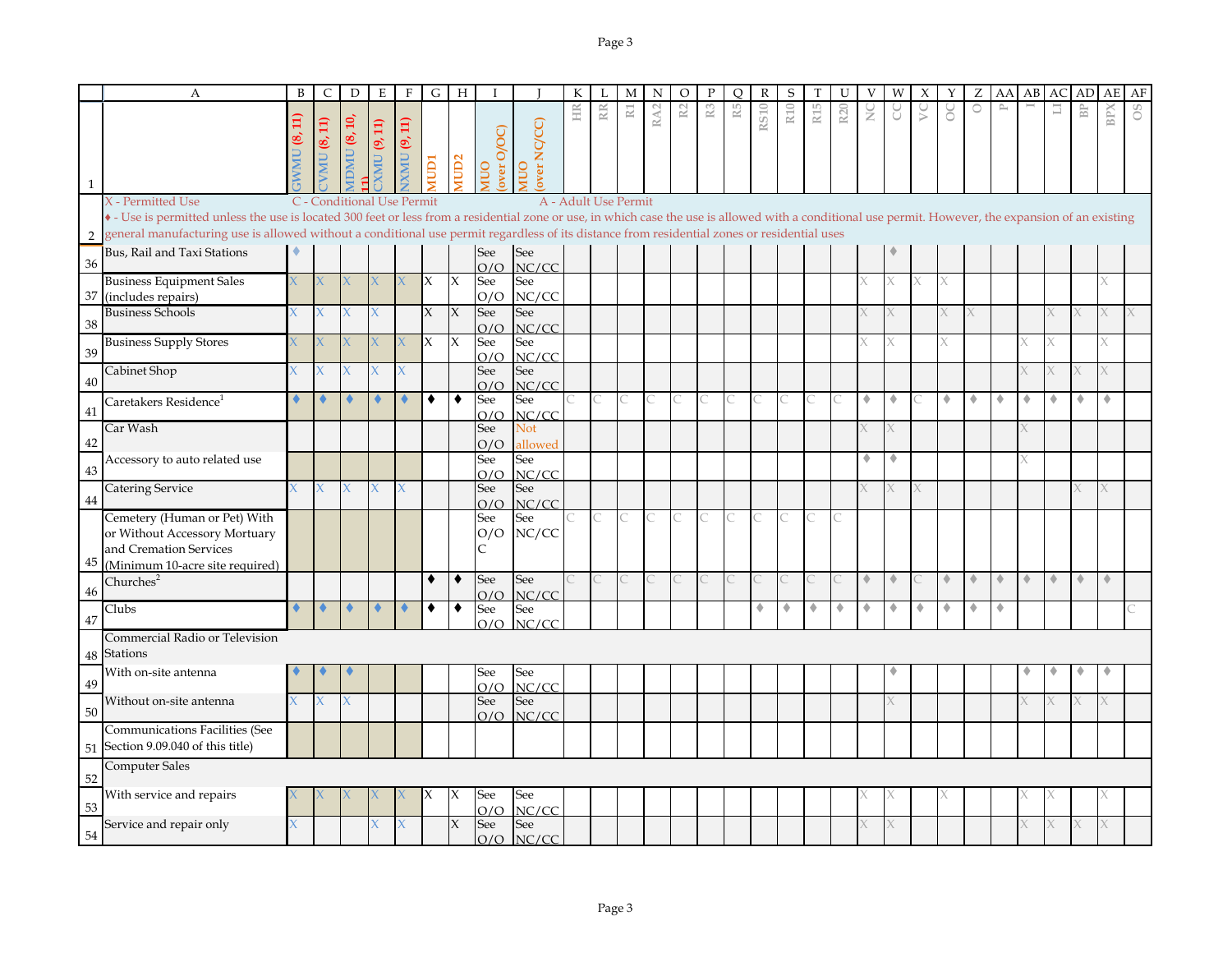|    | A                                                                                                                                                                                                     | B           | C                          | D                   | Ε         | F                                     | G      | Н                   |                   |                     |    |                      | М              | N               | O              |                | O  |             | S               |                 |                 |        | W | Х      |    | Ζ       | AA        | АB | AC | AD                      | AE  | AF |
|----|-------------------------------------------------------------------------------------------------------------------------------------------------------------------------------------------------------|-------------|----------------------------|---------------------|-----------|---------------------------------------|--------|---------------------|-------------------|---------------------|----|----------------------|----------------|-----------------|----------------|----------------|----|-------------|-----------------|-----------------|-----------------|--------|---|--------|----|---------|-----------|----|----|-------------------------|-----|----|
|    |                                                                                                                                                                                                       | $\Xi$<br>®, | $TVMU$ (8, 11)             | <b>MDMU (8, 10,</b> | MUC(9,11) | $\overline{11}$<br>VXMU <sub>(9</sub> | NUD1   | MUD <sub>2</sub>    | over O/OC)<br>OUM | over NC/CC)<br>OUIN | HR | RR                   | $\mathbbm{R}1$ | RA <sub>2</sub> | R <sub>2</sub> | $\mathbb{R}^3$ | R5 | <b>RS10</b> | R <sub>10</sub> | R <sub>15</sub> | R <sub>20</sub> | $\geq$ | g | $\sum$ | ိ  | $\circ$ | $\approx$ |    | 급  | $\mathbb{B} \mathbb{P}$ | BPX | 8O |
|    | X - Permitted Use                                                                                                                                                                                     |             | C - Conditional Use Permit |                     |           |                                       |        |                     |                   |                     |    | A - Adult Use Permit |                |                 |                |                |    |             |                 |                 |                 |        |   |        |    |         |           |    |    |                         |     |    |
|    | • - Use is permitted unless the use is located 300 feet or less from a residential zone or use, in which case the use is allowed with a conditional use permit. However, the expansion of an existing |             |                            |                     |           |                                       |        |                     |                   |                     |    |                      |                |                 |                |                |    |             |                 |                 |                 |        |   |        |    |         |           |    |    |                         |     |    |
| 2  | general manufacturing use is allowed without a conditional use permit regardless of its distance from residential zones or residential uses                                                           |             |                            |                     |           |                                       |        |                     |                   |                     |    |                      |                |                 |                |                |    |             |                 |                 |                 |        |   |        |    |         |           |    |    |                         |     |    |
|    | Contractors Storage Yard                                                                                                                                                                              |             |                            |                     |           |                                       |        |                     | See               | See                 |    |                      |                |                 |                |                |    |             |                 |                 |                 |        |   |        |    |         |           |    |    |                         |     |    |
| 55 |                                                                                                                                                                                                       |             |                            |                     |           |                                       |        |                     | O/O               | NC/CC               |    |                      |                |                 |                |                |    |             |                 |                 |                 |        |   |        |    |         |           |    |    |                         |     |    |
|    | Convalescent Homes/Assisted                                                                                                                                                                           |             | ۰                          |                     |           |                                       | ٠      | ۰                   | See               | See                 |    |                      |                |                 |                |                |    |             |                 |                 |                 |        |   |        |    |         | ٠         |    |    |                         |     |    |
|    | 56 Living                                                                                                                                                                                             |             |                            |                     |           |                                       |        |                     | O/O               | NC/CC               |    |                      |                |                 |                |                |    |             |                 |                 |                 |        |   |        |    |         |           |    |    |                         |     |    |
| 57 | <b>Convenience Stores</b>                                                                                                                                                                             |             |                            |                     |           |                                       |        |                     |                   |                     |    |                      |                |                 |                |                |    |             |                 |                 |                 |        |   |        |    |         |           |    |    |                         |     |    |
|    | With drive-through                                                                                                                                                                                    |             |                            |                     |           |                                       |        | X                   | See               | Not                 |    |                      |                |                 |                |                |    |             |                 |                 |                 |        |   |        |    |         |           |    |    |                         |     |    |
| 58 |                                                                                                                                                                                                       |             |                            |                     |           |                                       |        |                     | O/O               | allowed             |    |                      |                |                 |                |                |    |             |                 |                 |                 |        |   |        |    |         |           |    |    |                         |     |    |
|    | Without drive-through                                                                                                                                                                                 |             |                            |                     |           |                                       |        |                     | See               | Not                 |    |                      |                |                 |                |                |    |             |                 |                 |                 |        |   |        |    |         |           |    |    |                         |     |    |
| 59 |                                                                                                                                                                                                       |             |                            |                     |           |                                       |        |                     | O/O               | allowed             |    |                      |                |                 |                |                |    |             |                 |                 |                 |        |   |        |    |         |           |    |    |                         |     |    |
| 60 | With alcohol sales                                                                                                                                                                                    | ٠           |                            |                     |           |                                       |        | $\bullet$           | See               | Not                 |    |                      |                |                 |                |                |    |             |                 |                 |                 |        |   |        |    |         |           |    |    |                         |     |    |
|    | Convention Hall, Trade Show,                                                                                                                                                                          |             |                            |                     |           |                                       |        |                     | O/O<br>See        | allowed<br>See      |    |                      |                |                 |                |                |    |             |                 |                 |                 |        |   |        | ۰  |         | ۰         |    |    | ٠                       | ۵   |    |
|    | Exhibit Building with Incidental                                                                                                                                                                      |             |                            |                     |           |                                       |        |                     | O/O               | NC/CC               |    |                      |                |                 |                |                |    |             |                 |                 |                 |        |   |        |    |         |           |    |    |                         |     |    |
|    | 61 Food Services                                                                                                                                                                                      |             |                            |                     |           |                                       |        |                     | C                 |                     |    |                      |                |                 |                |                |    |             |                 |                 |                 |        |   |        |    |         |           |    |    |                         |     |    |
|    | Copy Shops                                                                                                                                                                                            |             | X                          |                     |           |                                       | X      | $\overline{X}$      | See               | See                 |    |                      |                |                 |                |                |    |             |                 |                 |                 |        |   | X      |    |         |           |    |    |                         |     |    |
| 62 |                                                                                                                                                                                                       |             |                            |                     |           |                                       |        |                     | O/O               | NC/CC               |    |                      |                |                 |                |                |    |             |                 |                 |                 |        |   |        |    |         |           |    |    |                         |     |    |
|    | Country Club                                                                                                                                                                                          |             |                            |                     |           |                                       |        |                     | See               | See                 |    |                      |                |                 |                |                |    |             |                 |                 |                 |        |   |        |    |         |           |    |    |                         |     |    |
| 63 |                                                                                                                                                                                                       |             |                            |                     |           |                                       |        |                     | O/O               | NC/CC               |    |                      |                |                 |                |                |    |             |                 |                 |                 |        |   |        |    |         |           |    |    |                         |     |    |
|    | Dancing, Art, Music and Similar                                                                                                                                                                       | Х           | $\chi$                     |                     |           |                                       | X      | $\mathsf{X}$        | See               | See                 |    |                      |                |                 |                |                |    |             |                 |                 |                 |        |   |        |    |         |           |    |    |                         |     |    |
| 64 | <b>Schools</b>                                                                                                                                                                                        |             |                            |                     |           |                                       |        |                     | O/O               | NC/CC               |    |                      |                |                 |                |                |    |             |                 |                 |                 | ۰      | ٠ | ٠      |    |         | ۰         |    |    | ٠                       | ۰   |    |
| 65 | Day Care Centers                                                                                                                                                                                      |             |                            |                     |           |                                       | ٠      | ٠                   | See<br>O/O        | See<br>NC/CC        |    |                      |                |                 |                |                |    |             |                 |                 |                 |        |   |        | ۰  |         |           | ۰  |    |                         |     |    |
|    | Delicatessens                                                                                                                                                                                         |             | X.                         | $\mathsf{X}$        |           |                                       | $\chi$ | $\overline{X}$      | See               | See                 |    |                      |                |                 |                |                |    |             |                 |                 |                 |        |   | X.     |    |         |           |    |    |                         |     |    |
| 66 |                                                                                                                                                                                                       |             |                            |                     |           |                                       |        |                     | O/O               | NC/CC               |    |                      |                |                 |                |                |    |             |                 |                 |                 |        |   |        |    |         |           |    |    |                         |     |    |
|    | Diaper Supply Service                                                                                                                                                                                 |             |                            |                     |           |                                       |        |                     |                   |                     |    |                      |                |                 |                |                |    |             |                 |                 |                 |        |   |        |    |         |           |    |    |                         |     |    |
| 67 |                                                                                                                                                                                                       |             |                            |                     |           |                                       |        |                     |                   |                     |    |                      |                |                 |                |                |    |             |                 |                 |                 |        |   |        |    |         |           |    |    |                         |     |    |
| 68 | Laundry with fleet storage                                                                                                                                                                            |             |                            |                     |           |                                       |        |                     | See               | See                 |    |                      |                |                 |                |                |    |             |                 |                 |                 |        |   |        |    |         |           |    |    |                         |     |    |
|    | Disposal company                                                                                                                                                                                      |             |                            |                     |           |                                       |        |                     | O/O<br>See        | NC/CC<br>See        |    |                      |                |                 |                |                |    |             |                 |                 |                 |        |   |        |    |         |           |    |    |                         |     |    |
| 69 |                                                                                                                                                                                                       |             |                            |                     |           |                                       |        |                     | O/O               | NC/CC               |    |                      |                |                 |                |                |    |             |                 |                 |                 |        |   |        |    |         |           |    |    |                         |     |    |
|    | Drapery Shops                                                                                                                                                                                         |             |                            |                     |           |                                       |        | X                   | See               | See                 |    |                      |                |                 |                |                |    |             |                 |                 |                 |        |   | X.     |    |         |           |    |    |                         |     |    |
| 70 |                                                                                                                                                                                                       |             |                            |                     |           |                                       |        |                     | O/O               | NC/CC               |    |                      |                |                 |                |                |    |             |                 |                 |                 |        |   |        |    |         |           |    |    |                         |     |    |
|    | Dressmaking Shops                                                                                                                                                                                     |             |                            |                     |           |                                       |        | X                   | See               | See                 |    |                      |                |                 |                |                |    |             |                 |                 |                 |        | Х | X.     |    |         |           |    |    |                         |     |    |
| 71 |                                                                                                                                                                                                       |             |                            |                     |           |                                       |        |                     | O/O               | NC/CC               |    |                      |                |                 |                |                |    |             |                 |                 |                 |        |   |        |    |         |           |    |    |                         |     |    |
| 72 | Driving School                                                                                                                                                                                        |             | X.                         | X                   |           | X                                     | X      | $\boldsymbol{\chi}$ | See<br>O/O        | See<br>NC/CC        |    |                      |                |                 |                |                |    |             |                 |                 |                 |        |   |        | X. | X       |           |    |    | X                       | X.  |    |
|    | Drug Stores                                                                                                                                                                                           |             |                            |                     |           |                                       |        | X                   | See               | See                 |    |                      |                |                 |                |                |    |             |                 |                 |                 |        |   |        |    |         |           |    |    |                         |     |    |
| 73 |                                                                                                                                                                                                       |             |                            |                     |           |                                       |        |                     | O/O               | NC/CC               |    |                      |                |                 |                |                |    |             |                 |                 |                 |        |   |        |    |         |           |    |    |                         |     |    |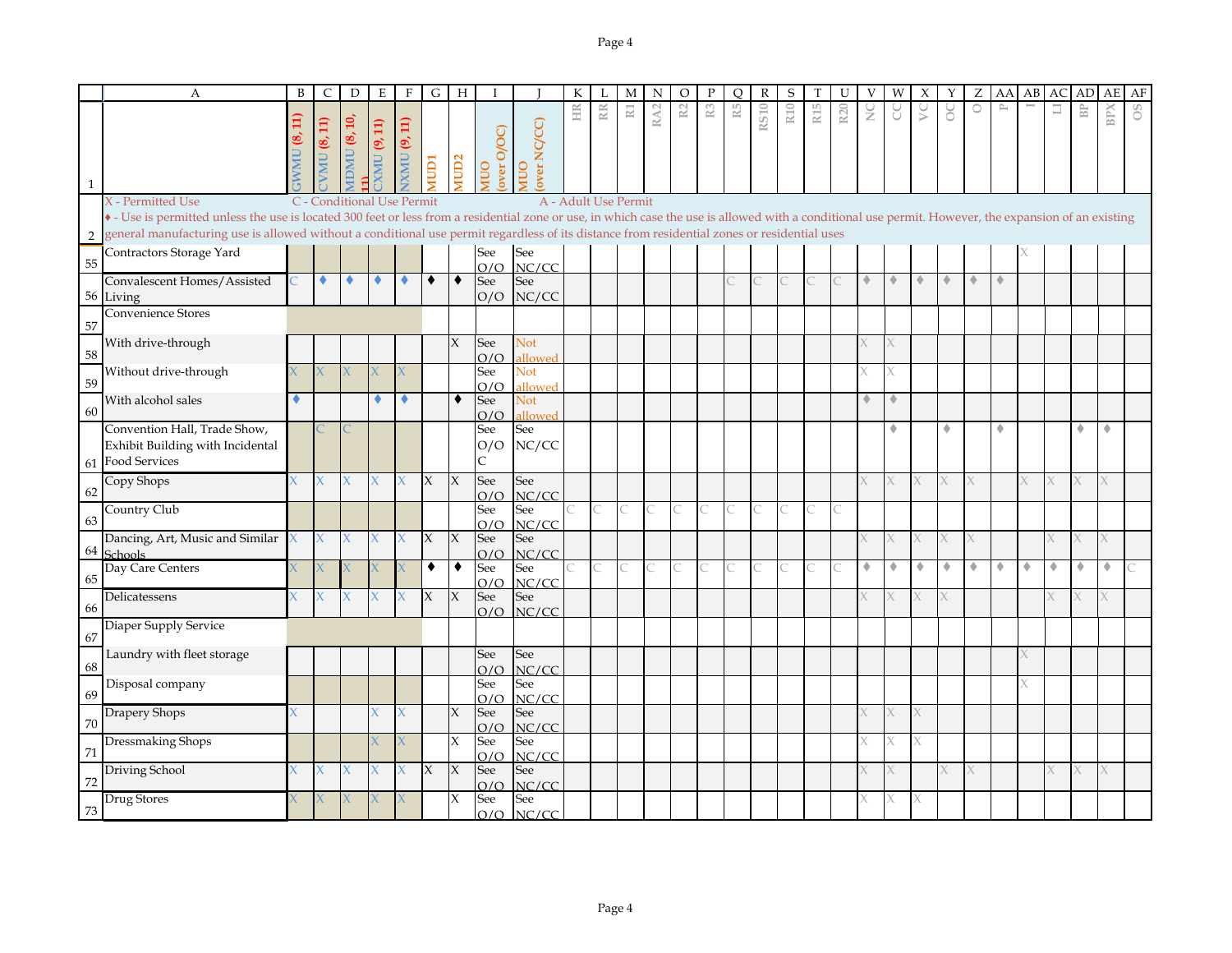|              | A                                                                                                                                                                                                                                                                                                                                                    | B             | $\mathsf{C}$      | D                                    | E                  | $\boldsymbol{F}$ | G                         | H                   |                   |                | К  |                      | М  | N               | $\circ$       |                | $\circ$ | $\mathbb{R}$ | S               |                 | U               | V | W | Х | Υ | Ζ | AA               | AB | AC | AD.                     | AE  | AF |
|--------------|------------------------------------------------------------------------------------------------------------------------------------------------------------------------------------------------------------------------------------------------------------------------------------------------------------------------------------------------------|---------------|-------------------|--------------------------------------|--------------------|------------------|---------------------------|---------------------|-------------------|----------------|----|----------------------|----|-----------------|---------------|----------------|---------|--------------|-----------------|-----------------|-----------------|---|---|---|---|---|------------------|----|----|-------------------------|-----|----|
|              |                                                                                                                                                                                                                                                                                                                                                      |               |                   |                                      |                    |                  |                           |                     |                   |                | HR | RR                   | R1 | RA <sub>2</sub> | $\mathbb{R}2$ | $\mathbb{R}^3$ | R5      | <b>RS10</b>  | R <sub>10</sub> | R <sub>15</sub> | R <sub>20</sub> | ž | J | S | ŏ | O | $\triangleright$ |    | 冒  | $\mathbb{B} \mathbb{P}$ | BPX | °O |
|              |                                                                                                                                                                                                                                                                                                                                                      | WMU $(8, 11)$ | <b>VMU</b> (8,11) | $\text{ADMU}$ (8, 10,                | XMU (9, 11)        | XMU (9, 11)      |                           |                     |                   | over NC/CC)    |    |                      |    |                 |               |                |         |              |                 |                 |                 |   |   |   |   |   |                  |    |    |                         |     |    |
|              |                                                                                                                                                                                                                                                                                                                                                      |               |                   |                                      |                    |                  |                           |                     |                   |                |    |                      |    |                 |               |                |         |              |                 |                 |                 |   |   |   |   |   |                  |    |    |                         |     |    |
|              |                                                                                                                                                                                                                                                                                                                                                      |               |                   |                                      |                    |                  | ICIDI                     | MUD <sub>2</sub>    | over O/OC)<br>ONN | OUIN           |    |                      |    |                 |               |                |         |              |                 |                 |                 |   |   |   |   |   |                  |    |    |                         |     |    |
| $\mathbf{1}$ |                                                                                                                                                                                                                                                                                                                                                      |               |                   |                                      |                    |                  |                           |                     |                   |                |    |                      |    |                 |               |                |         |              |                 |                 |                 |   |   |   |   |   |                  |    |    |                         |     |    |
|              | X - Permitted Use                                                                                                                                                                                                                                                                                                                                    |               |                   | C - Conditional Use Permit           |                    |                  |                           |                     |                   |                |    | A - Adult Use Permit |    |                 |               |                |         |              |                 |                 |                 |   |   |   |   |   |                  |    |    |                         |     |    |
| 2            | • - Use is permitted unless the use is located 300 feet or less from a residential zone or use, in which case the use is allowed with a conditional use permit. However, the expansion of an existing<br>general manufacturing use is allowed without a conditional use permit regardless of its distance from residential zones or residential uses |               |                   |                                      |                    |                  |                           |                     |                   |                |    |                      |    |                 |               |                |         |              |                 |                 |                 |   |   |   |   |   |                  |    |    |                         |     |    |
|              | Dry Cleaning or Laundry                                                                                                                                                                                                                                                                                                                              |               |                   |                                      |                    |                  |                           |                     |                   |                |    |                      |    |                 |               |                |         |              |                 |                 |                 |   |   |   |   |   |                  |    |    |                         |     |    |
| -74          |                                                                                                                                                                                                                                                                                                                                                      |               |                   |                                      |                    |                  |                           |                     |                   |                |    |                      |    |                 |               |                |         |              |                 |                 |                 |   |   |   |   |   |                  |    |    |                         |     |    |
| 75           | a. Dry Cleaning                                                                                                                                                                                                                                                                                                                                      |               |                   |                                      |                    |                  | х                         | ΙX.                 | See               | See            |    |                      |    |                 |               |                |         |              |                 |                 |                 |   |   |   |   |   |                  |    |    |                         |     |    |
|              | b. Laundromat                                                                                                                                                                                                                                                                                                                                        |               |                   |                                      |                    |                  | $\boldsymbol{\mathsf{X}}$ | $\mathsf X$         | O/O<br>See        | NC/CC<br>See   |    |                      |    |                 |               |                |         |              |                 |                 |                 |   |   |   |   |   |                  |    |    |                         |     |    |
| 76           |                                                                                                                                                                                                                                                                                                                                                      |               |                   |                                      |                    |                  |                           |                     | O/O               | NC/CC          |    |                      |    |                 |               |                |         |              |                 |                 |                 |   |   |   |   |   |                  |    |    |                         |     |    |
| 77           | c. Laundry Commercial                                                                                                                                                                                                                                                                                                                                |               |                   |                                      |                    |                  |                           |                     | See               | See            |    |                      |    |                 |               |                |         |              |                 |                 |                 |   |   |   |   |   |                  |    |    |                         |     |    |
|              | Electronic and TV Repair Shop                                                                                                                                                                                                                                                                                                                        |               | $\mathsf{X}$      | $\chi$                               | X                  | X                | $\mathsf{X}$              | $\mathsf{X}$        | O/O<br>See        | NC/CC<br>See   |    |                      |    |                 |               |                |         |              |                 |                 |                 |   |   |   |   |   |                  |    |    |                         | X.  |    |
| 78           |                                                                                                                                                                                                                                                                                                                                                      |               |                   |                                      |                    |                  |                           |                     | O/O               | NC/CC          |    |                      |    |                 |               |                |         |              |                 |                 |                 |   |   |   |   |   |                  |    |    |                         |     |    |
|              | Equestrian Centers, Riding                                                                                                                                                                                                                                                                                                                           |               |                   |                                      |                    |                  |                           |                     | See               | See            |    |                      |    |                 |               |                |         |              |                 |                 |                 |   |   |   |   |   |                  |    |    |                         |     |    |
|              | Academies, Commercial Stables<br>(including incidental sales of                                                                                                                                                                                                                                                                                      |               |                   |                                      |                    |                  |                           |                     | O/O               | NC/CC          |    |                      |    |                 |               |                |         |              |                 |                 |                 |   |   |   |   |   |                  |    |    |                         |     |    |
|              | 79 feed and tack)                                                                                                                                                                                                                                                                                                                                    |               |                   |                                      |                    |                  |                           |                     |                   |                |    |                      |    |                 |               |                |         |              |                 |                 |                 |   |   |   |   |   |                  |    |    |                         |     |    |
|              | <b>Escort Services</b>                                                                                                                                                                                                                                                                                                                               |               |                   |                                      |                    |                  |                           |                     |                   | <b>Not</b>     |    |                      |    |                 |               |                |         |              |                 |                 |                 |   |   |   |   |   |                  |    |    |                         |     |    |
| 80           |                                                                                                                                                                                                                                                                                                                                                      |               |                   |                                      |                    |                  |                           |                     |                   | allowed        |    |                      |    |                 |               |                |         |              |                 |                 |                 |   |   |   |   |   |                  |    |    |                         |     |    |
| 81           | Exterminators                                                                                                                                                                                                                                                                                                                                        |               |                   |                                      |                    |                  |                           |                     | See<br>O/O        | See<br>NC/CC   |    |                      |    |                 |               |                |         |              |                 |                 |                 |   |   |   |   |   |                  |    | Χ  | X                       | X   |    |
|              | Feed and Grain Stores                                                                                                                                                                                                                                                                                                                                |               |                   |                                      |                    |                  |                           |                     | See               | See            |    |                      |    |                 |               |                |         |              |                 |                 |                 |   |   |   |   |   |                  |    |    |                         |     |    |
| 82           |                                                                                                                                                                                                                                                                                                                                                      |               |                   |                                      |                    |                  |                           |                     | O/O               | NC/CC          |    |                      |    |                 |               |                |         |              |                 |                 |                 |   |   |   |   |   |                  |    |    |                         |     |    |
| 83           | Fire and Police Stations                                                                                                                                                                                                                                                                                                                             |               | X                 | $\mathsf{X}^{\scriptscriptstyle{+}}$ | $\chi_{\parallel}$ |                  | $\overline{X}$            | $\boldsymbol{\chi}$ | See<br>O/O        | See<br>NC/CC   | X. | $\times$             | X  | X               |               | Х              | X       | X            | X               | X               | X               |   | X |   | X | X | X                |    | X  | X                       | X   |    |
|              | Floor Covering Stores (may                                                                                                                                                                                                                                                                                                                           |               |                   |                                      |                    |                  |                           | X                   | See               | See            |    |                      |    |                 |               |                |         |              |                 |                 |                 |   |   |   |   |   |                  |    |    |                         |     |    |
|              | include incidental repairs with                                                                                                                                                                                                                                                                                                                      |               |                   |                                      |                    |                  |                           |                     | O/O               | NC/CC          |    |                      |    |                 |               |                |         |              |                 |                 |                 |   |   |   |   |   |                  |    |    |                         |     |    |
|              | 84 installation service)                                                                                                                                                                                                                                                                                                                             |               |                   |                                      |                    |                  |                           |                     | $\overline{C}$    |                |    |                      |    |                 |               |                |         |              |                 |                 |                 |   |   |   |   |   |                  |    |    |                         |     |    |
| 85           | Fortunetelling                                                                                                                                                                                                                                                                                                                                       |               |                   |                                      |                    |                  |                           |                     | See<br>O/O        | Not<br>allowed |    |                      |    |                 |               |                |         |              |                 |                 |                 |   |   |   |   |   |                  |    |    |                         |     |    |
|              | Fraternity/Sorority                                                                                                                                                                                                                                                                                                                                  |               |                   |                                      |                    |                  |                           |                     | See               | See            |    |                      |    |                 |               |                |         |              |                 |                 |                 |   |   |   |   |   |                  |    |    |                         |     |    |
| 86           |                                                                                                                                                                                                                                                                                                                                                      |               |                   |                                      |                    |                  |                           |                     | O/O               | NC/CC          |    |                      |    |                 |               |                |         |              |                 |                 |                 |   |   |   |   |   |                  |    |    |                         |     |    |
| 87           | Frozen Food Locker                                                                                                                                                                                                                                                                                                                                   |               |                   |                                      |                    |                  |                           |                     | See<br>O/O        | See<br>NC/CC   |    |                      |    |                 |               |                |         |              |                 |                 |                 |   |   |   |   |   |                  |    |    |                         |     |    |
|              | <b>Gasoline Dispensing</b>                                                                                                                                                                                                                                                                                                                           |               |                   |                                      |                    |                  |                           |                     |                   |                |    |                      |    |                 |               |                |         |              |                 |                 |                 |   |   |   |   |   |                  |    |    |                         |     |    |
| 88           |                                                                                                                                                                                                                                                                                                                                                      |               |                   |                                      |                    |                  |                           |                     |                   |                |    |                      |    |                 |               |                |         |              |                 |                 |                 |   |   |   |   |   |                  |    |    |                         |     |    |
|              | Nonretail accessory to an auto-<br>89 related use                                                                                                                                                                                                                                                                                                    |               |                   |                                      |                    |                  |                           |                     | See<br>O/O        | Not<br>allowed |    |                      |    |                 |               |                |         |              |                 |                 |                 |   |   |   |   |   |                  |    |    |                         |     |    |
|              | Glass Shops and Glass                                                                                                                                                                                                                                                                                                                                |               | $\overline{X}$    |                                      |                    | X                |                           | $\chi$              | See               | See            |    |                      |    |                 |               |                |         |              |                 |                 |                 |   |   |   |   |   |                  |    |    |                         | X.  |    |
|              | 90 Studios - Stained, etc.                                                                                                                                                                                                                                                                                                                           |               |                   |                                      |                    |                  |                           |                     | O/O               | NC/CC          |    |                      |    |                 |               |                |         |              |                 |                 |                 |   |   |   |   |   |                  |    |    |                         |     |    |
|              | Golf Courses or Golf Driving                                                                                                                                                                                                                                                                                                                         |               |                   |                                      |                    |                  |                           |                     | See               | See            |    |                      | С  |                 |               |                |         |              |                 | С               | C               |   |   |   |   |   |                  |    |    |                         |     |    |
|              | Ranges with Incidental                                                                                                                                                                                                                                                                                                                               |               |                   |                                      |                    |                  |                           |                     | O/O               | NC/CC          |    |                      |    |                 |               |                |         |              |                 |                 |                 |   |   |   |   |   |                  |    |    |                         |     |    |
|              | 91 Commercial Uses                                                                                                                                                                                                                                                                                                                                   |               |                   |                                      |                    |                  |                           |                     | $\mathsf{C}$      |                |    |                      |    |                 |               |                |         |              |                 |                 |                 |   |   |   |   |   |                  |    |    |                         |     |    |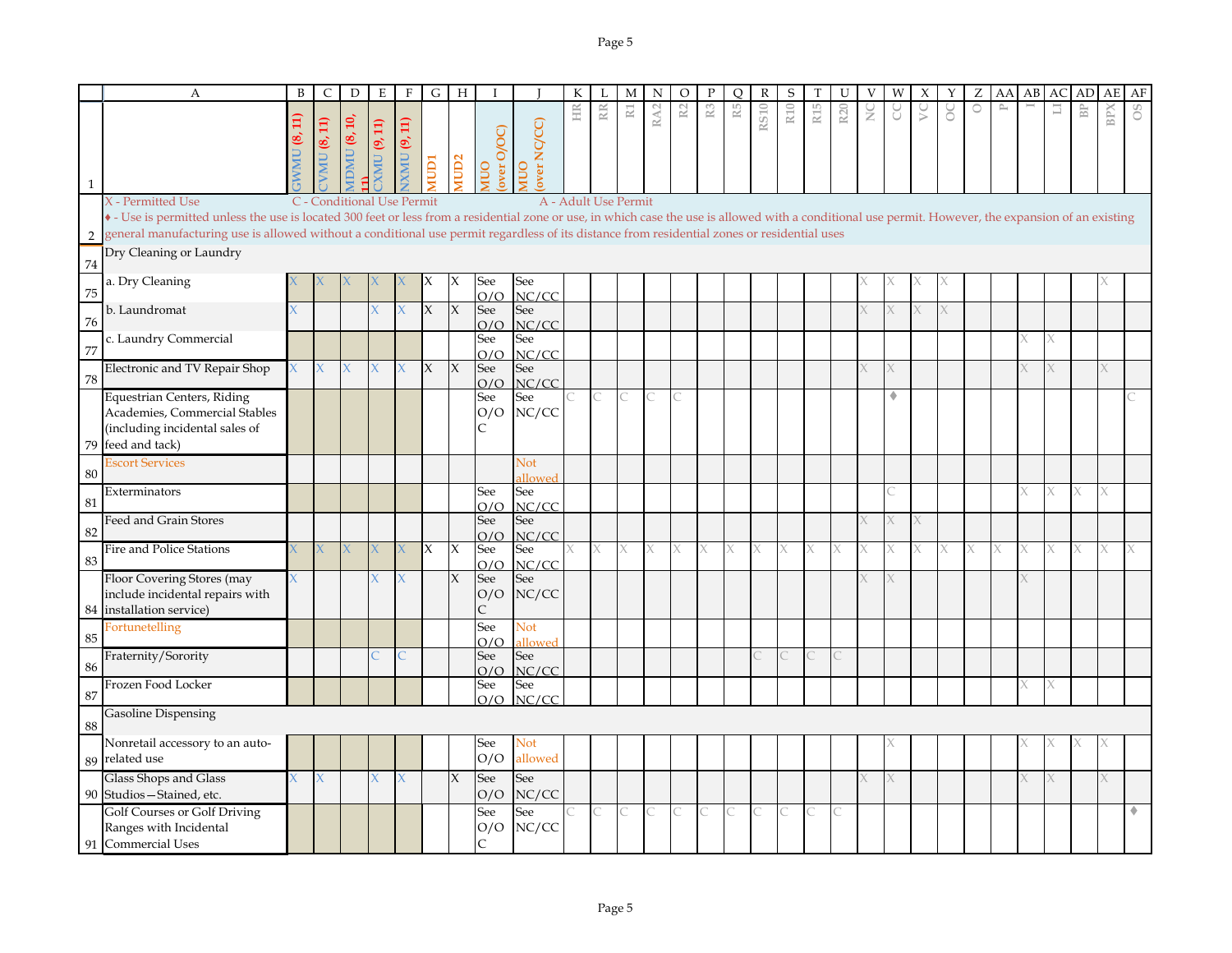|              | $\overline{A}$                                                                                                                                                                                                                                                                                                                                                            | B            | $\mathsf{C}$         | D                                       | E          | $\mathbf{F}$                | G                  | H                   |                    |                       | К  |                      | M              | N   | $\circ$ |                | O  | $\mathbb{R}$ | S               |                 |                 |               |                      | Х         |             | Z       | AA           | AB | AС | AD                      | AE  | AF |
|--------------|---------------------------------------------------------------------------------------------------------------------------------------------------------------------------------------------------------------------------------------------------------------------------------------------------------------------------------------------------------------------------|--------------|----------------------|-----------------------------------------|------------|-----------------------------|--------------------|---------------------|--------------------|-----------------------|----|----------------------|----------------|-----|---------|----------------|----|--------------|-----------------|-----------------|-----------------|---------------|----------------------|-----------|-------------|---------|--------------|----|----|-------------------------|-----|----|
| $\mathbf{1}$ |                                                                                                                                                                                                                                                                                                                                                                           |              | (8, 11)<br><b>NN</b> | $\overline{10}$<br>IDMU <sub>(8</sub> , | MU (9, 11) | $\Xi$<br>O,<br><b>IXMIU</b> | <b>ICIDI</b>       | <b>MUD2</b>         | over O/OC)<br>OUIN | over NC/CC)<br>OUIN   | HR | RR                   | $\mathbbm{R}1$ | RA2 | R2      | $\mathbb{R}^3$ | R5 | <b>RS10</b>  | R <sub>10</sub> | R <sub>15</sub> | R <sub>20</sub> | $\frac{C}{Z}$ | g                    | $\gtrsim$ | ိ           | $\circ$ | $\mathbb{P}$ |    | 冒  | $\mathbb{B} \mathbb{P}$ | BPX | 8O |
|              | X - Permitted Use<br>• - Use is permitted unless the use is located 300 feet or less from a residential zone or use, in which case the use is allowed with a conditional use permit. However, the expansion of an existing<br>general manufacturing use is allowed without a conditional use permit regardless of its distance from residential zones or residential uses |              |                      | C - Conditional Use Permit              |            |                             |                    |                     |                    |                       |    | A - Adult Use Permit |                |     |         |                |    |              |                 |                 |                 |               |                      |           |             |         |              |    |    |                         |     |    |
| 2            | <b>Gun Shops</b>                                                                                                                                                                                                                                                                                                                                                          |              |                      |                                         |            |                             |                    |                     | See                | Not                   |    |                      |                |     |         |                |    |              |                 |                 |                 |               |                      |           |             |         |              |    |    |                         |     |    |
| 92           |                                                                                                                                                                                                                                                                                                                                                                           |              |                      |                                         |            |                             |                    |                     | O/O                | bewoll                |    |                      |                |     |         |                |    |              |                 |                 |                 |               |                      |           |             |         |              |    |    |                         |     |    |
| 93           | Gymnasiums                                                                                                                                                                                                                                                                                                                                                                |              |                      |                                         |            |                             |                    | X                   | See<br>O/O         | See<br>NC/CC          |    |                      |                |     |         |                |    |              |                 |                 |                 |               |                      |           |             |         |              |    |    |                         |     |    |
| 94           | Handicapped Housing                                                                                                                                                                                                                                                                                                                                                       |              |                      |                                         |            |                             | $\mathsf{C}$       | $\mathsf{C}$        | See<br>O/O         | See<br>NC/CC          |    |                      |                |     |         |                |    |              | X               | X               |                 |               |                      |           |             |         |              |    |    |                         |     |    |
| 95           | Health Club, Spa                                                                                                                                                                                                                                                                                                                                                          |              |                      |                                         |            |                             |                    | X                   | See<br>O/O         | See<br>NC/CC          |    |                      |                |     |         |                |    |              |                 |                 |                 |               |                      |           |             |         |              |    |    |                         |     |    |
|              | Heavy Equipment Sales and<br>96 Rentals                                                                                                                                                                                                                                                                                                                                   |              |                      |                                         |            |                             |                    |                     | See<br>O/O         | See<br>NC/CC          |    |                      |                |     |         |                |    |              |                 |                 |                 |               |                      |           |             |         |              |    |    |                         |     |    |
| 97           | Homeless Shelters                                                                                                                                                                                                                                                                                                                                                         |              |                      |                                         |            |                             |                    |                     | See<br>O/O         | See<br>NC/CC          |    |                      |                |     |         |                |    |              |                 |                 |                 |               |                      |           |             |         | X            |    |    |                         |     |    |
| 98           | Hospitals                                                                                                                                                                                                                                                                                                                                                                 |              |                      |                                         |            |                             |                    |                     | See<br>O/O         | See<br>NC/CC          |    |                      |                |     |         |                |    |              |                 |                 |                 |               | $\triangle$          |           | $\triangle$ | ۰       |              |    |    |                         |     |    |
| 99           | Hotels                                                                                                                                                                                                                                                                                                                                                                    |              |                      |                                         |            |                             |                    |                     |                    |                       |    |                      |                |     |         |                |    |              |                 |                 |                 |               |                      |           |             |         |              |    |    |                         |     |    |
| 100          | a. With 20% or less of the units<br>containing kitchens                                                                                                                                                                                                                                                                                                                   |              |                      |                                         |            |                             | C                  | X                   | See<br>O/O         | See<br>NC/CC          |    |                      |                |     |         |                |    |              |                 |                 |                 |               |                      |           |             |         |              |    |    |                         |     |    |
| 101          | b. With over 20% of the units<br>containing kitchens                                                                                                                                                                                                                                                                                                                      |              |                      |                                         |            |                             | $\mathsf C$        | $\mathsf{C}$        | See<br>O/O         | See<br>NC/CC          |    |                      |                |     |         |                |    |              |                 |                 |                 |               |                      |           |             |         |              |    |    |                         |     |    |
|              | Ice Cream Stores-Including<br>102 Yogurt Sales                                                                                                                                                                                                                                                                                                                            | $\mathsf{X}$ | $\chi$               | $\chi$                                  | X          | X                           | $\mathsf{X}% _{0}$ | $\boldsymbol{\chi}$ | See<br>O/O         | See<br>NC/CC          |    |                      |                |     |         |                |    |              |                 |                 |                 |               |                      |           | X           |         |              |    |    |                         |     |    |
| 103          | <b>Impound Yards</b>                                                                                                                                                                                                                                                                                                                                                      |              |                      |                                         |            |                             |                    |                     | See<br>O/O         | See<br>NC/CC          |    |                      |                |     |         |                |    |              |                 |                 |                 |               |                      |           |             |         |              |    |    |                         |     |    |
| 104          | <b>Jewelry Stores</b>                                                                                                                                                                                                                                                                                                                                                     |              |                      |                                         |            | X                           |                    | X                   | See<br>O/O         | See<br>NC/CC          |    |                      |                |     |         |                |    |              |                 |                 |                 |               |                      | X         |             |         |              |    |    |                         |     |    |
| 105          | Kennel and Catteries                                                                                                                                                                                                                                                                                                                                                      |              |                      |                                         |            |                             | C                  | $\mathsf{C}$        | See<br>O/O         | Not<br>allowed        |    | C                    |                |     |         |                |    |              |                 |                 |                 |               |                      |           | ۰           | ۰       | ۰            | ۰  |    |                         |     |    |
|              | Laboratories (medical and<br>106 dental)                                                                                                                                                                                                                                                                                                                                  |              | X.                   |                                         |            |                             | $\chi$             | $\chi$              | See<br>O/O         | See<br>NC/CC          |    |                      |                |     |         |                |    |              |                 |                 |                 |               |                      |           |             |         |              |    |    |                         |     |    |
| 107          | Libraries                                                                                                                                                                                                                                                                                                                                                                 |              |                      |                                         |            |                             | X                  | X                   | See<br>O/O         | See<br>NC/CC          |    | X                    |                |     |         | X              | X  |              |                 |                 |                 |               |                      |           |             |         |              |    |    |                         |     |    |
| 108          | <b>Liquor Stores</b>                                                                                                                                                                                                                                                                                                                                                      |              |                      |                                         | ۰          |                             |                    | $\bullet$           | See<br>O/O         | Not<br><b>illowed</b> |    |                      |                |     |         |                |    |              |                 |                 |                 | ۰             | $\ddot{\phantom{1}}$ |           |             |         |              |    |    |                         |     |    |
| 109          | Live/Work Unit (12)                                                                                                                                                                                                                                                                                                                                                       |              |                      |                                         |            |                             | $\mathsf{X}% _{0}$ | $\boldsymbol{\chi}$ | See<br>O/O         | See<br>NC/CC          |    |                      |                |     |         |                |    |              |                 |                 |                 |               |                      |           |             |         |              |    |    |                         |     |    |
| 110          | Locksmith Shops                                                                                                                                                                                                                                                                                                                                                           |              |                      |                                         |            | x                           |                    | $\chi$              | See<br>O/O         | See<br>NC/CC          |    |                      |                |     |         |                |    |              |                 |                 |                 |               |                      |           |             |         |              |    |    |                         |     |    |
| 111          | Lodge Halls and Similar<br>Facilities                                                                                                                                                                                                                                                                                                                                     |              | ٠                    | ٠                                       | ◆          | ۰                           | ٠                  | $\bullet$           | See<br>O/O         | See<br>NC/CC          |    |                      |                |     |         |                |    |              |                 |                 |                 | ۰             | ۰                    |           | ۰           |         |              |    |    | ۰                       | ۰   |    |
| 112          | Lumberyards                                                                                                                                                                                                                                                                                                                                                               |              |                      |                                         |            |                             |                    |                     | See<br>O/O         | See<br>NC/CC          |    |                      |                |     |         |                |    |              |                 |                 |                 |               |                      |           |             |         |              |    |    |                         |     |    |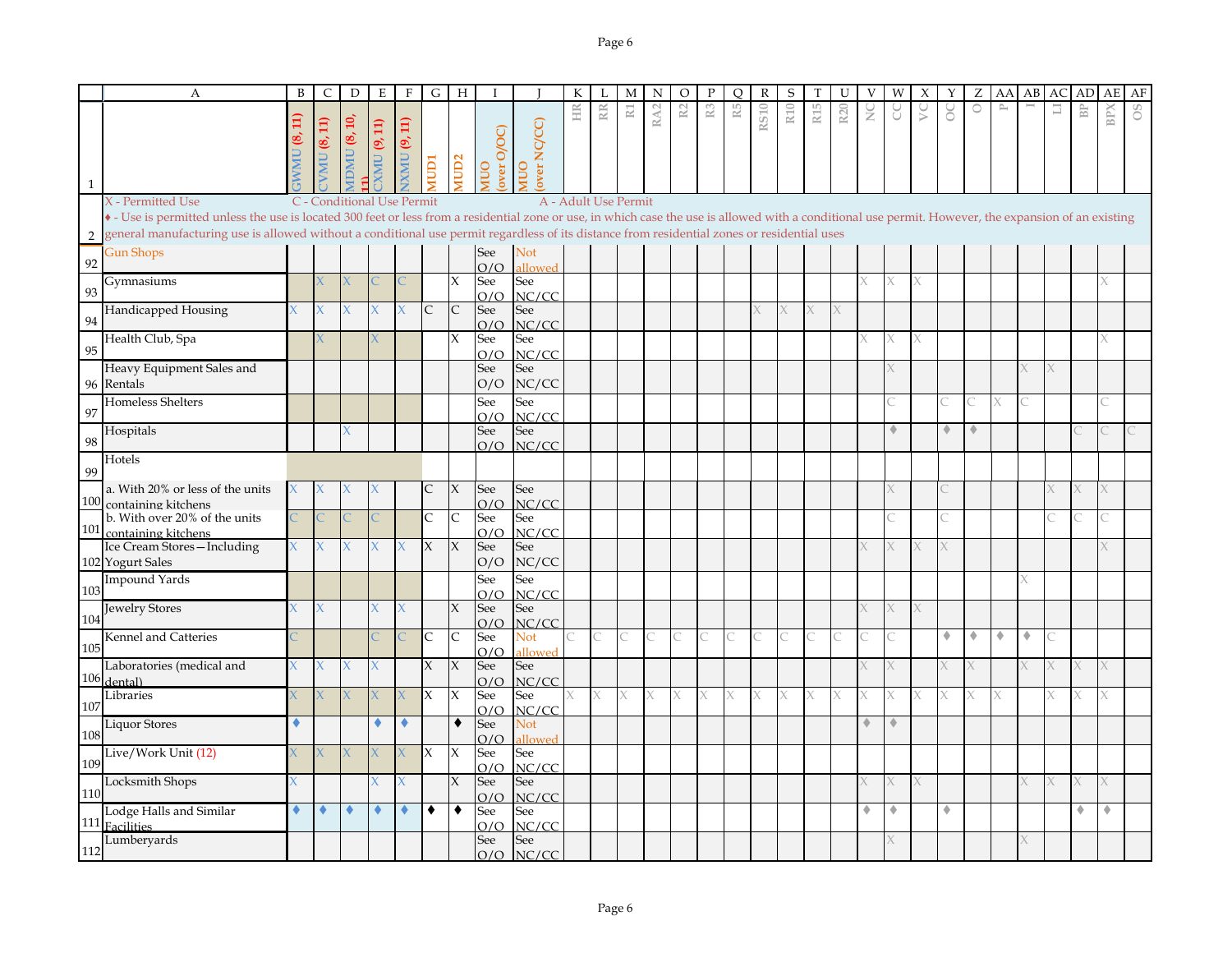|              | A                                                                                                                                                                                                                                                                                                                                                    | B           | C                  | D                          | Ε           | F           | G            | Н                   |                   |                    |    |                         | M              | N               | O  |                | О  | R           | S   |                 | U               |               |             |   |   | Z       | AA | AВ | AC | AD | AЕ  | AF |
|--------------|------------------------------------------------------------------------------------------------------------------------------------------------------------------------------------------------------------------------------------------------------------------------------------------------------------------------------------------------------|-------------|--------------------|----------------------------|-------------|-------------|--------------|---------------------|-------------------|--------------------|----|-------------------------|----------------|-----------------|----|----------------|----|-------------|-----|-----------------|-----------------|---------------|-------------|---|---|---------|----|----|----|----|-----|----|
| $\mathbf{1}$ |                                                                                                                                                                                                                                                                                                                                                      | $\Xi$<br>S. | <b>VMU (8, 11)</b> | IDMU $(8, 10,$             | XMU (9, 11) | XMU (9, 11) | rany         | MUD <sub>2</sub>    | over O/OC)<br>OUN | over NC/CC)<br>OUI | HR | $\mathbb{R} \mathbb{R}$ | $\mathbbm{R}1$ | RA <sub>2</sub> | R2 | $\mathbb{R}^3$ | R5 | <b>RS10</b> | R10 | R <sub>15</sub> | R <sub>20</sub> | $\frac{C}{Z}$ | g           | S | ိ | $\circ$ |    |    | 급  | BP | BPX |    |
|              | X - Permitted Use                                                                                                                                                                                                                                                                                                                                    |             |                    | C - Conditional Use Permit |             |             |              |                     |                   |                    |    | A - Adult Use Permit    |                |                 |    |                |    |             |     |                 |                 |               |             |   |   |         |    |    |    |    |     |    |
| 2            | • - Use is permitted unless the use is located 300 feet or less from a residential zone or use, in which case the use is allowed with a conditional use permit. However, the expansion of an existing<br>general manufacturing use is allowed without a conditional use permit regardless of its distance from residential zones or residential uses |             |                    |                            |             |             |              |                     |                   |                    |    |                         |                |                 |    |                |    |             |     |                 |                 |               |             |   |   |         |    |    |    |    |     |    |
|              | Mail Order House                                                                                                                                                                                                                                                                                                                                     |             |                    |                            |             |             |              |                     | See               | See                |    |                         |                |                 |    |                |    |             |     |                 |                 |               |             |   |   |         |    |    |    |    |     |    |
| 113          |                                                                                                                                                                                                                                                                                                                                                      |             |                    |                            |             |             |              |                     |                   | $O/O$ NC/CC        |    |                         |                |                 |    |                |    |             |     |                 |                 |               |             |   |   |         |    |    |    |    |     |    |
| 114          | Manufacturing and Assembly                                                                                                                                                                                                                                                                                                                           |             |                    |                            |             |             |              |                     |                   |                    |    |                         |                |                 |    |                |    |             |     |                 |                 |               |             |   |   |         |    |    |    |    |     |    |
|              | a. Custom and light                                                                                                                                                                                                                                                                                                                                  |             |                    |                            |             |             |              |                     | See               | See                |    |                         |                |                 |    |                |    |             |     |                 |                 |               |             |   |   |         |    |    |    |    |     |    |
|              | 115 manufacturing indoor uses only                                                                                                                                                                                                                                                                                                                   |             |                    |                            |             |             |              |                     | O/O               | NC/CC              |    |                         |                |                 |    |                |    |             |     |                 |                 |               |             |   |   |         |    |    |    |    |     |    |
|              | b. Custom and light                                                                                                                                                                                                                                                                                                                                  |             |                    |                            |             |             |              |                     | See               | See                |    |                         |                |                 |    |                |    |             |     |                 |                 |               |             |   |   |         |    |    |    |    |     |    |
|              | 116 manufacturing indoor uses only<br>c. General manufacturing with                                                                                                                                                                                                                                                                                  |             |                    |                            |             |             |              |                     | O/O<br>See        | NC/CC<br>See       |    |                         |                |                 |    |                |    |             |     |                 |                 |               |             |   |   |         |    |    |    |    |     |    |
|              | frequent truck traffic and/or                                                                                                                                                                                                                                                                                                                        |             |                    |                            |             |             |              |                     | O/O               | NC/CC              |    |                         |                |                 |    |                |    |             |     |                 |                 |               |             |   |   |         |    |    |    |    |     |    |
|              | 117 outdoor equipment or storage                                                                                                                                                                                                                                                                                                                     |             |                    |                            |             |             |              |                     | C                 |                    |    |                         |                |                 |    |                |    |             |     |                 |                 |               |             |   |   |         |    |    |    |    |     |    |
|              | d. Retail sales of goods                                                                                                                                                                                                                                                                                                                             |             |                    |                            |             |             |              |                     | See               | See                |    |                         |                |                 |    |                |    |             |     |                 |                 |               |             |   |   |         |    |    |    | X  |     |    |
|              | produced or warehoused on-                                                                                                                                                                                                                                                                                                                           |             |                    |                            |             |             |              |                     | O/O               | NC/CC              |    |                         |                |                 |    |                |    |             |     |                 |                 |               |             |   |   |         |    |    |    |    |     |    |
| 118          | Medical Clinics/Medical Care                                                                                                                                                                                                                                                                                                                         |             |                    |                            |             |             |              |                     |                   |                    |    |                         |                |                 |    |                |    |             |     |                 |                 |               |             |   |   |         |    |    |    |    |     |    |
| 119          |                                                                                                                                                                                                                                                                                                                                                      |             |                    |                            |             |             |              |                     |                   |                    |    |                         |                |                 |    |                |    |             |     |                 |                 |               |             |   |   |         |    |    |    |    |     |    |
| 120          | Inpatient care                                                                                                                                                                                                                                                                                                                                       |             |                    |                            |             |             | X            | X                   | See               | See                |    |                         |                |                 |    |                |    |             |     |                 |                 |               |             |   |   |         |    |    |    |    |     |    |
|              | Urgent care                                                                                                                                                                                                                                                                                                                                          |             |                    |                            |             |             | $\mathsf{X}$ | $\boldsymbol{\chi}$ | O/O<br>See        | NC/CC<br>See       |    |                         |                |                 |    |                |    |             |     |                 |                 |               | X           |   | X | X       |    |    |    |    |     |    |
| 121          |                                                                                                                                                                                                                                                                                                                                                      |             |                    |                            |             |             |              |                     | O/O               | NC/CC              |    |                         |                |                 |    |                |    |             |     |                 |                 |               |             |   |   |         |    |    |    |    |     |    |
|              | Medical device services and sale<br>(retail), including, but not limited<br>to, fittings for and sale of<br>122 prosthetic and orthotic devices                                                                                                                                                                                                      |             |                    |                            |             |             |              |                     |                   | See<br>NC/CC       |    |                         |                |                 |    |                |    |             |     |                 |                 |               |             |   |   |         |    |    |    |    |     |    |
|              | Medical equipment supply,<br>including retail sales for in-home<br>medical care, such as<br>123 wheelchairs, walkers, and                                                                                                                                                                                                                            |             |                    |                            |             |             |              |                     | X                 | See<br>NC/CC       |    |                         |                |                 |    |                |    |             |     |                 |                 |               |             |   |   |         |    |    |    |    |     |    |
|              | Mobile Home Parks                                                                                                                                                                                                                                                                                                                                    |             |                    |                            |             |             |              |                     | See               | See                |    |                         |                |                 |    |                |    |             |     |                 |                 |               |             |   |   |         |    |    |    |    |     |    |
| 124          |                                                                                                                                                                                                                                                                                                                                                      |             |                    |                            |             |             |              |                     | O/O               | NC/CC              |    |                         |                |                 |    |                |    |             |     |                 |                 |               |             |   |   |         |    |    |    |    |     |    |
|              | Mobile Home Sales or Rentals                                                                                                                                                                                                                                                                                                                         |             |                    |                            |             |             |              |                     | See               | See                |    |                         |                |                 |    |                |    |             |     |                 |                 |               |             |   |   |         |    |    |    |    |     |    |
|              | 125 (outdoor display)                                                                                                                                                                                                                                                                                                                                |             |                    |                            |             |             |              |                     | O/O               | NC/CC              |    |                         |                |                 |    |                |    |             |     |                 |                 |               |             |   |   |         |    |    |    |    |     |    |
| 126          | Mortuaries                                                                                                                                                                                                                                                                                                                                           |             |                    |                            |             |             |              |                     |                   |                    |    |                         |                |                 |    |                |    |             |     |                 |                 |               |             |   |   |         |    |    |    |    |     |    |
| 127          | With cremation services                                                                                                                                                                                                                                                                                                                              |             |                    |                            |             |             |              |                     | See<br>O/O        | See<br>NC/CC       |    |                         |                |                 |    |                |    |             |     |                 |                 |               |             |   |   |         |    |    |    |    |     |    |
| 128          | No cremation services                                                                                                                                                                                                                                                                                                                                |             |                    | ۰                          |             |             |              |                     | See<br>O/O        | See<br>NC/CC       |    |                         |                |                 |    |                |    |             |     |                 |                 | $\triangle$   | $\triangle$ |   |   |         |    |    |    | X  |     |    |
| 129          | Museums                                                                                                                                                                                                                                                                                                                                              |             | X.                 | X.                         |             |             | X            | X                   | See<br>O/O        | See<br>NC/CC       |    | Х                       | X              | X.              |    | Х              |    |             |     | Х.              |                 |               | X           |   | X |         |    |    |    | X  |     |    |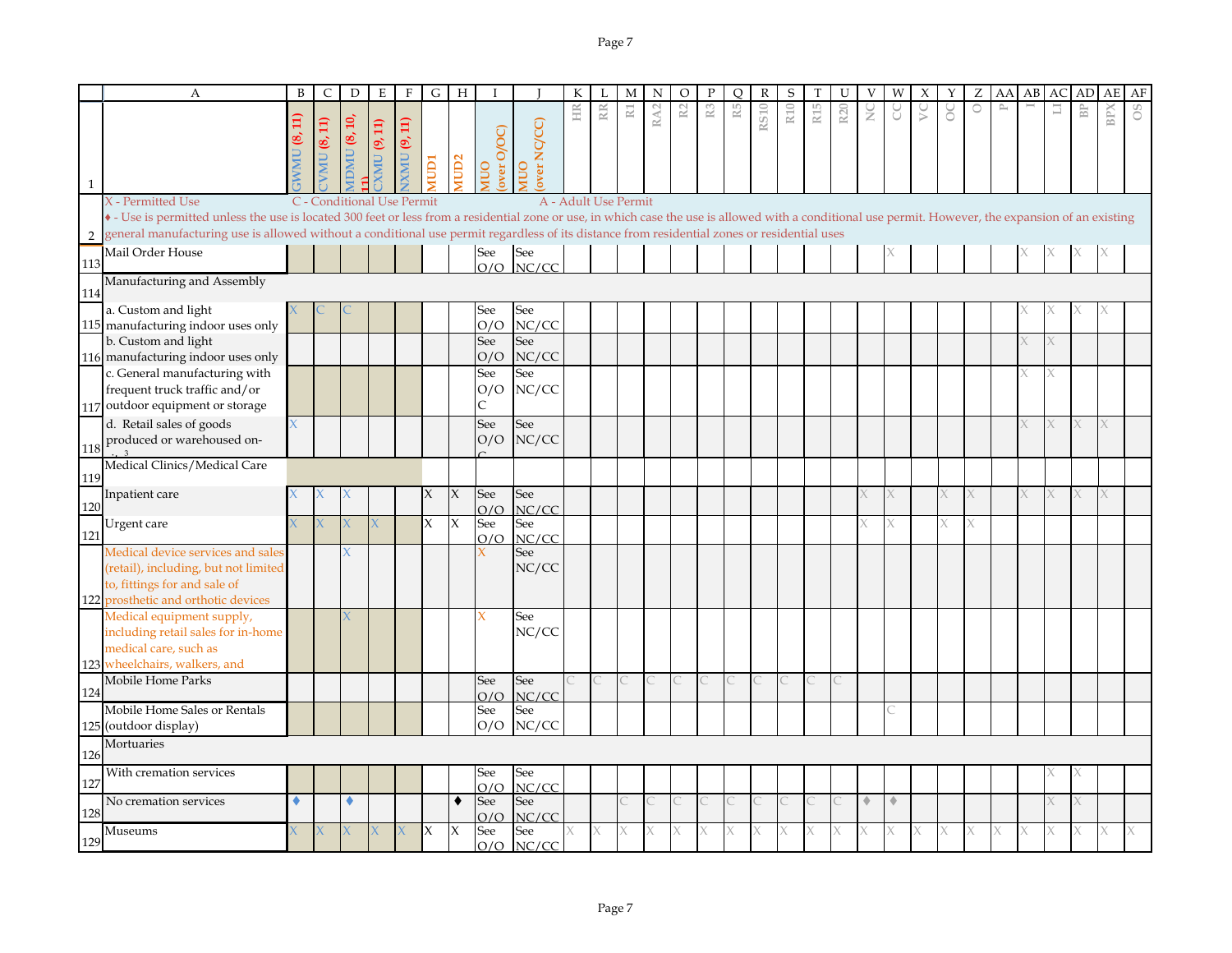|              | $\mathbf{A}$                                                                                                                                                                                                                                                                                                                                         | B            | C                  | D                          | E              | F                  |                     | $G$   H             |                          |                     | К  | L                    | M              | N               | O  | P              | O  | R           | S   |     | U               | V             | W      | X      | Y        | Ζ |           | AA AB | AC | AD <sub>1</sub> | AE  | AF |
|--------------|------------------------------------------------------------------------------------------------------------------------------------------------------------------------------------------------------------------------------------------------------------------------------------------------------------------------------------------------------|--------------|--------------------|----------------------------|----------------|--------------------|---------------------|---------------------|--------------------------|---------------------|----|----------------------|----------------|-----------------|----|----------------|----|-------------|-----|-----|-----------------|---------------|--------|--------|----------|---|-----------|-------|----|-----------------|-----|----|
|              |                                                                                                                                                                                                                                                                                                                                                      | $\Xi$<br>ತ್ತ | <b>VMU</b> (8, 11) | $\text{IDMU}$ (8, 10,      | XMU (9, 11)    | <b>XMU (9, 11)</b> | <b>ICIDI</b>        | MUD <sub>2</sub>    | over O/OC<br><b>NIUO</b> | over NC/CC)<br>OUIN | HR | RR                   | $\mathbbm{R}1$ | RA <sub>2</sub> | R2 | R <sub>3</sub> | R5 | <b>RS10</b> | R10 | R15 | R <sub>20</sub> | $\frac{C}{Z}$ | U      | $\geq$ | ŏ        | O | $\approx$ |       | Ξ  | B <sub>P</sub>  | BP) | 8O |
|              |                                                                                                                                                                                                                                                                                                                                                      |              |                    |                            |                |                    |                     |                     |                          |                     |    |                      |                |                 |    |                |    |             |     |     |                 |               |        |        |          |   |           |       |    |                 |     |    |
|              | X - Permitted Use                                                                                                                                                                                                                                                                                                                                    |              |                    | C - Conditional Use Permit |                |                    |                     |                     |                          |                     |    | A - Adult Use Permit |                |                 |    |                |    |             |     |     |                 |               |        |        |          |   |           |       |    |                 |     |    |
|              | • - Use is permitted unless the use is located 300 feet or less from a residential zone or use, in which case the use is allowed with a conditional use permit. However, the expansion of an existing<br>general manufacturing use is allowed without a conditional use permit regardless of its distance from residential zones or residential uses |              |                    |                            |                |                    |                     |                     |                          |                     |    |                      |                |                 |    |                |    |             |     |     |                 |               |        |        |          |   |           |       |    |                 |     |    |
|              | Newspaper and Printing Shops                                                                                                                                                                                                                                                                                                                         |              |                    |                            |                |                    |                     |                     | See                      | See                 |    |                      |                |                 |    |                |    |             |     |     |                 |               |        |        |          |   |           |       |    |                 |     |    |
| 130          |                                                                                                                                                                                                                                                                                                                                                      |              |                    |                            |                |                    |                     |                     | O/O                      | NC/CC               |    |                      |                |                 |    |                |    |             |     |     |                 |               |        |        |          |   |           |       |    |                 |     |    |
|              | Nursery, (Plant), Wholesale and<br>131 Distribution                                                                                                                                                                                                                                                                                                  |              |                    |                            |                |                    |                     |                     | See<br>O/O               | See<br>NC/CC        |    | $\chi$               | X              | X               |    |                |    |             |     |     |                 |               |        |        |          |   |           |       |    |                 |     |    |
|              | Offices (administrative and<br>132 professional)                                                                                                                                                                                                                                                                                                     |              | X                  | X.                         | X              |                    | $\chi$              | $\chi$              | See<br>O/O               | See<br>NC/CC        |    |                      |                |                 |    |                |    |             |     |     |                 |               |        | X.     |          |   |           |       |    |                 |     |    |
| 133          | Open Air Theaters                                                                                                                                                                                                                                                                                                                                    |              |                    |                            |                |                    |                     |                     | See<br>O/O               | See<br>NC/CC        |    |                      |                |                 |    |                |    |             |     |     |                 |               |        |        |          |   |           |       |    |                 |     |    |
| 134          | Orphanages                                                                                                                                                                                                                                                                                                                                           |              |                    |                            |                |                    |                     |                     | See<br>O/O               | See<br>NC/CC        |    |                      |                |                 |    |                |    |             |     |     |                 |               |        |        |          |   |           |       |    |                 |     |    |
| 135          | Painting Contractor                                                                                                                                                                                                                                                                                                                                  |              |                    |                            |                |                    |                     |                     | See<br>O/O               | See<br>NC/CC        |    |                      |                |                 |    |                |    |             |     |     |                 |               |        |        |          |   |           |       |    |                 |     |    |
|              | Parcel Delivery Terminals                                                                                                                                                                                                                                                                                                                            |              |                    |                            |                |                    |                     |                     | See                      | See                 |    |                      |                |                 |    |                |    |             |     |     |                 |               |        |        |          |   |           |       |    | X               | X   |    |
| 136          |                                                                                                                                                                                                                                                                                                                                                      |              |                    |                            |                |                    |                     | $\mathsf{C}$        | O/O                      | NC/CC               |    |                      |                |                 |    |                |    |             |     |     |                 |               | $\chi$ | X      |          |   |           |       |    |                 |     |    |
| 137          | Parking Lot                                                                                                                                                                                                                                                                                                                                          |              |                    |                            |                |                    | $\mathsf{C}$        |                     | See<br>O/O               | See<br>NC/CC        |    |                      |                |                 |    |                |    |             |     |     |                 |               |        |        |          |   |           |       |    |                 |     |    |
|              | Parks and Recreation Facilities                                                                                                                                                                                                                                                                                                                      |              | X                  | X.                         |                |                    | $\boldsymbol{\chi}$ | X                   | See                      | See                 | X. | X                    |                | K.              |    |                |    |             |     | X.  |                 |               |        |        |          |   |           |       |    |                 |     |    |
|              | 138 (public)                                                                                                                                                                                                                                                                                                                                         |              |                    |                            |                |                    |                     |                     | O/O                      | NC/CC               |    |                      |                |                 |    |                |    |             |     |     |                 |               |        |        |          |   |           |       |    |                 |     |    |
| 139          | Pawn Shops                                                                                                                                                                                                                                                                                                                                           |              |                    |                            |                |                    |                     |                     | See<br>O/O               | Not<br>allowed      |    |                      |                |                 |    |                |    |             |     |     |                 |               |        |        |          |   |           |       |    |                 |     |    |
|              | Personal Services (e.g., nail                                                                                                                                                                                                                                                                                                                        |              |                    |                            |                |                    | X                   | $\boldsymbol{\chi}$ | See                      | See                 |    |                      |                |                 |    |                |    |             |     |     |                 |               |        | X.     |          |   |           |       |    |                 |     |    |
|              | salons, massage establishment,<br>140 barber and beauty shops, and                                                                                                                                                                                                                                                                                   |              |                    |                            |                |                    |                     |                     | O/O                      | NC/CC               |    |                      |                |                 |    |                |    |             |     |     |                 |               |        |        |          |   |           |       |    |                 |     |    |
|              | Personal Services, excluding                                                                                                                                                                                                                                                                                                                         |              |                    |                            |                |                    |                     |                     |                          | See                 |    |                      |                |                 |    |                |    |             |     |     |                 |               |        |        |          |   |           |       |    |                 |     |    |
|              | 141 tatoo parlors                                                                                                                                                                                                                                                                                                                                    |              |                    |                            |                |                    |                     |                     |                          | NC/CC               |    |                      |                |                 |    |                |    |             |     |     |                 |               |        |        |          |   |           |       |    |                 |     |    |
| 142          | Pharmacy <sup>4</sup>                                                                                                                                                                                                                                                                                                                                |              |                    | X.                         |                |                    | $\chi$              | $\chi$              | See<br>O/O               | See<br>NC/CC        |    |                      |                |                 |    |                |    |             |     |     |                 |               |        | K      |          |   |           |       |    |                 |     |    |
| $14^{\circ}$ | Photo Studios                                                                                                                                                                                                                                                                                                                                        |              |                    |                            |                |                    | $\overline{\chi}$   | X                   | See<br>O/O               | See<br>NC/CC        |    |                      |                |                 |    |                |    |             |     |     |                 |               | $\chi$ | X      | $\chi$   |   |           |       |    |                 |     |    |
| 144          | <b>Plumbing Shops</b>                                                                                                                                                                                                                                                                                                                                |              |                    |                            |                |                    |                     |                     | See<br>O/O               | See<br>NC/CC        |    |                      |                |                 |    |                |    |             |     |     |                 |               |        |        |          |   |           |       |    |                 |     |    |
|              | Plumbing Supply Stores for<br>145 Contractors                                                                                                                                                                                                                                                                                                        |              |                    |                            |                |                    |                     |                     | See<br>O/O               | See<br>NC/CC        |    |                      |                |                 |    |                |    |             |     |     |                 |               |        |        |          |   |           |       |    |                 |     |    |
|              | Pool Hall                                                                                                                                                                                                                                                                                                                                            |              |                    |                            |                |                    |                     | ٠                   | See                      | Not                 |    |                      |                |                 |    |                |    |             |     |     |                 |               | ٠      |        |          |   |           |       |    |                 |     |    |
| 146          | <b>Postal Services</b>                                                                                                                                                                                                                                                                                                                               |              |                    | $\mathsf{X}^+$             | $\overline{X}$ |                    | X                   | X                   | O/O<br>See               | allowed<br>See      |    |                      |                |                 |    |                |    |             |     |     |                 |               |        | X.     | $\times$ |   |           |       |    | X               | X   |    |
| 147          |                                                                                                                                                                                                                                                                                                                                                      |              |                    |                            |                |                    |                     |                     | O/O                      | NC/CC               |    |                      |                |                 |    |                |    |             |     |     |                 |               |        |        |          |   |           |       |    |                 |     |    |
| 148          | Pottery Sales with Outdoor Sales                                                                                                                                                                                                                                                                                                                     |              | X                  |                            | X.             | Х                  |                     | X                   | See                      | See<br>$O/O$ NC/CC  |    |                      |                |                 |    |                |    |             |     |     |                 |               |        |        |          |   |           |       |    |                 |     |    |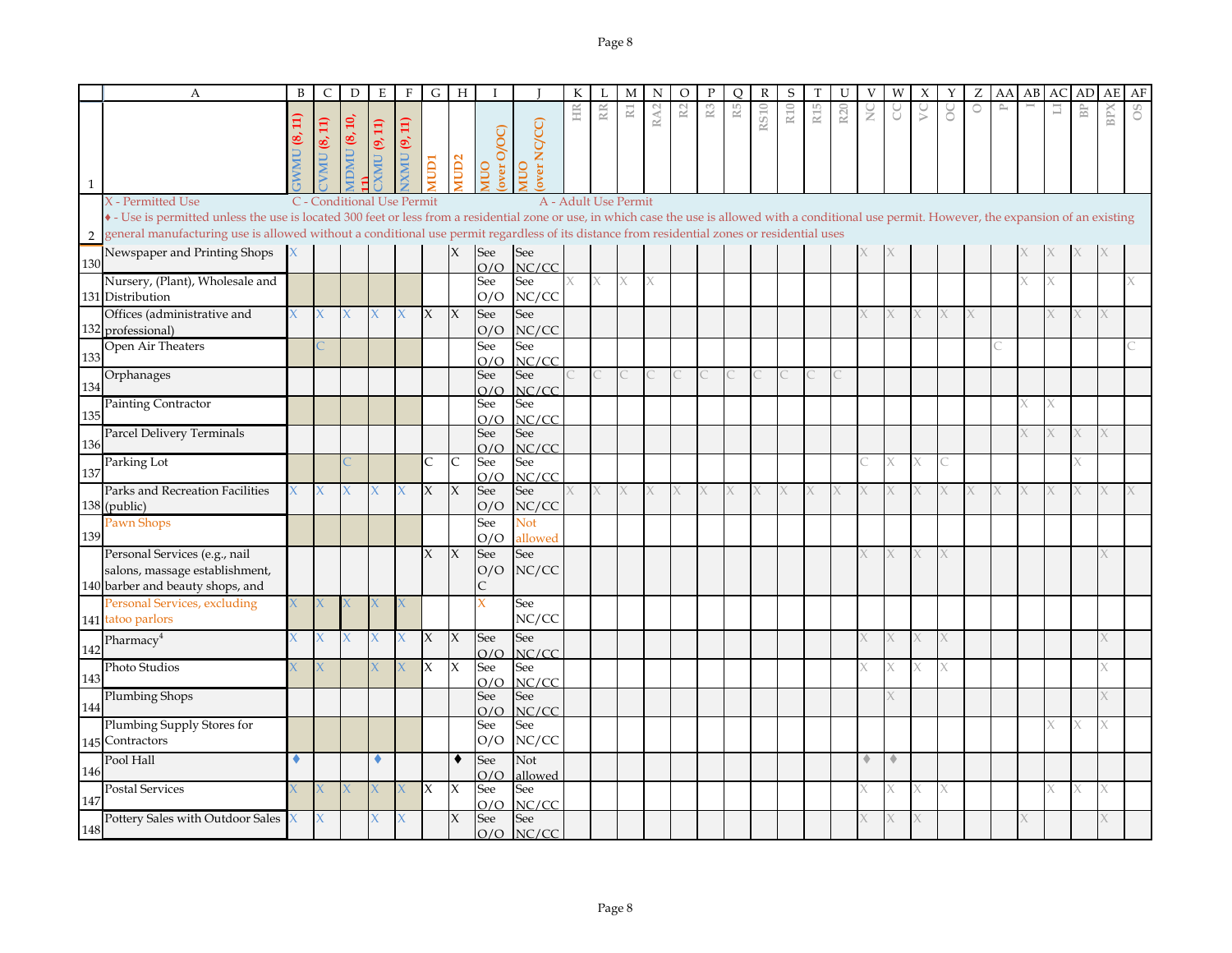|     | A                                                                                                                                                                                                                          | B                         | C                                     | D                   | E            | F                   | G            | H                   |                   |                       |                      |                 | M              | N   | O  |                | Ω  |             | S   |                 |                 |               | W           |           |   |                      | AA                        | AB | AC | AD            | AE                      | AF |
|-----|----------------------------------------------------------------------------------------------------------------------------------------------------------------------------------------------------------------------------|---------------------------|---------------------------------------|---------------------|--------------|---------------------|--------------|---------------------|-------------------|-----------------------|----------------------|-----------------|----------------|-----|----|----------------|----|-------------|-----|-----------------|-----------------|---------------|-------------|-----------|---|----------------------|---------------------------|----|----|---------------|-------------------------|----|
|     |                                                                                                                                                                                                                            | $\Xi$<br>œ,<br><b>UMM</b> | VMU (8, 11)                           | <b>IDMU (8, 10,</b> | XMU (9, 11)  | <b>IXMU (9, 11)</b> | NUD1         | MUD <sub>2</sub>    | over O/OC)<br>OUN | over NC/CC)<br>OUIN   | HR                   | RR <sub>I</sub> | $\mathbbm{R}1$ | RA2 | R2 | $\mathbb{R}^3$ | R5 | <b>RS10</b> | R10 | R <sub>15</sub> | R <sub>20</sub> | $\frac{C}{Z}$ | g           | $\gtrsim$ | ŏ | $\circ$              | $\mathbb{\triangleright}$ |    | ∃  | $\mathbb{B}P$ | $\overline{\mathbb{C}}$ | °° |
|     | X - Permitted Use<br>• - Use is permitted unless the use is located 300 feet or less from a residential zone or use, in which case the use is allowed with a conditional use permit. However, the expansion of an existing |                           | C - Conditional Use Permit            |                     |              |                     |              |                     |                   |                       | A - Adult Use Permit |                 |                |     |    |                |    |             |     |                 |                 |               |             |           |   |                      |                           |    |    |               |                         |    |
|     | general manufacturing use is allowed without a conditional use permit regardless of its distance from residential zones or residential uses                                                                                |                           |                                       |                     |              |                     |              |                     |                   |                       |                      |                 |                |     |    |                |    |             |     |                 |                 |               |             |           |   |                      |                           |    |    |               |                         |    |
|     | Public Administration, Buildings $\overline{X}$<br>149 and Civic Centers                                                                                                                                                   |                           |                                       |                     |              |                     | $\mathsf{X}$ | $\mathsf{X}$        | See<br>O/O        | See<br>NC/CC          |                      |                 |                |     |    |                |    |             |     |                 |                 |               |             |           |   |                      |                           |    |    |               |                         |    |
|     | Public Utility Stations, Yards,<br>Wells and Similar Facilities,<br>150 Excluding Offices                                                                                                                                  | ۰                         | ٠                                     | ۰                   | ۰            | ٠                   | $\bullet$    | $\bullet$           | See<br>O/O        | See<br>NC/CC          |                      | C               |                |     |    |                |    |             |     |                 |                 | ۰             | ◈           | ٠         | ۰ | $\ddot{\phantom{1}}$ | ۰                         |    |    | $\triangle$   | ۰                       |    |
| 151 | Racetracks                                                                                                                                                                                                                 |                           |                                       |                     |              |                     |              |                     | See<br>O/O        | <b>Not</b><br>allowed |                      |                 |                |     |    |                |    |             |     |                 |                 |               |             |           |   |                      |                           |    |    |               |                         |    |
| 152 | <b>Record Store</b>                                                                                                                                                                                                        |                           |                                       |                     |              |                     |              | $\chi$              | See<br>O/O        | See<br>NC/CC          |                      |                 |                |     |    |                |    |             |     |                 |                 |               |             |           |   |                      |                           |    |    |               |                         |    |
| 153 | Recording Studio                                                                                                                                                                                                           |                           |                                       |                     |              |                     | $\mathsf{X}$ | $\boldsymbol{\chi}$ | See<br>O/O        | See<br>NC/CC          |                      |                 |                |     |    |                |    |             |     |                 |                 |               | Χ           | X         | X | X                    |                           |    |    | X             | X.                      |    |
| 154 | Recreational Facilities (Private)<br>such as Tennis Club, Polo Club,<br>with Limited Associated<br><b>Incidental Uses</b>                                                                                                  | ۰                         | ۰                                     | ۰                   | ۰            | ٠                   |              | $\bullet$           | See<br>O/O<br>C   | See<br>NC/CC          |                      | $\overline{C}$  | $\overline{C}$ |     |    |                |    |             |     |                 |                 | ۰             | $\triangle$ | ۵         |   |                      |                           |    |    |               |                         |    |
|     | Recycling, Large Collection<br>$155$ Eacility <sup>5</sup>                                                                                                                                                                 |                           |                                       |                     |              |                     |              |                     | See<br>O/O        | See<br>NC/CC          |                      |                 |                |     |    |                |    |             |     |                 |                 |               | ۰           |           |   |                      |                           |    |    |               |                         |    |
| 156 | Recycling, Small Collection<br>Facility                                                                                                                                                                                    | $\chi$                    | $\mathsf{X}^{\scriptscriptstyle\top}$ | $\mathsf{X}$        | $\mathsf{X}$ | $\mathbf{X}$        | $\mathsf{X}$ | $\mathsf{X}$        | See<br>O/O        | See<br>NC/CC          |                      |                 |                |     |    |                |    |             |     |                 |                 |               |             | X         |   |                      |                           |    |    |               |                         |    |
| 157 | <b>Recycling Processing Centers</b>                                                                                                                                                                                        |                           |                                       |                     |              |                     |              |                     | See<br>O/O        | See<br>NC/CC          |                      |                 |                |     |    |                |    |             |     |                 |                 |               |             |           |   |                      |                           |    |    | X             |                         |    |
| 158 | Refreshment Stands                                                                                                                                                                                                         |                           | X.                                    |                     |              | $\chi$              | X            | $\boldsymbol{\chi}$ | See<br>O/O        | See<br>NC/CC          |                      |                 |                |     |    |                |    |             |     |                 |                 |               |             | X         |   |                      |                           |    |    |               |                         |    |
| 159 | <b>Rental Service</b>                                                                                                                                                                                                      |                           |                                       |                     |              |                     |              |                     |                   |                       |                      |                 |                |     |    |                |    |             |     |                 |                 |               |             |           |   |                      |                           |    |    |               |                         |    |
|     | Within an enclosed structure<br>160 (furniture, office, party supplies)                                                                                                                                                    |                           |                                       |                     |              |                     |              | $\chi$              | See<br>O/O        | See<br>NC/CC          |                      |                 |                |     |    |                |    |             |     |                 |                 |               |             |           |   |                      |                           |    |    | X             |                         |    |
|     | With outdoor storage and<br>161 display (vehicles, equipment,                                                                                                                                                              |                           |                                       |                     |              |                     |              |                     | See<br>O/O        | See<br>NC/CC          |                      |                 |                |     |    |                |    |             |     |                 |                 |               | ۰           |           |   |                      |                           |    |    |               |                         |    |
| 162 | Research and Development                                                                                                                                                                                                   | $\chi$                    | X.                                    |                     |              |                     | X            |                     | See<br>O/O        | See<br>NC/CC          |                      |                 |                |     |    |                |    |             |     |                 |                 |               |             |           |   |                      |                           |    |    |               | X                       |    |
|     | Residential Care Facility (for<br>167 seven or more persons)                                                                                                                                                               |                           |                                       |                     |              |                     |              |                     | See<br>O/O        | See<br>NC/CC          |                      |                 |                |     |    |                |    |             |     |                 |                 |               |             |           |   |                      |                           |    |    |               |                         |    |

C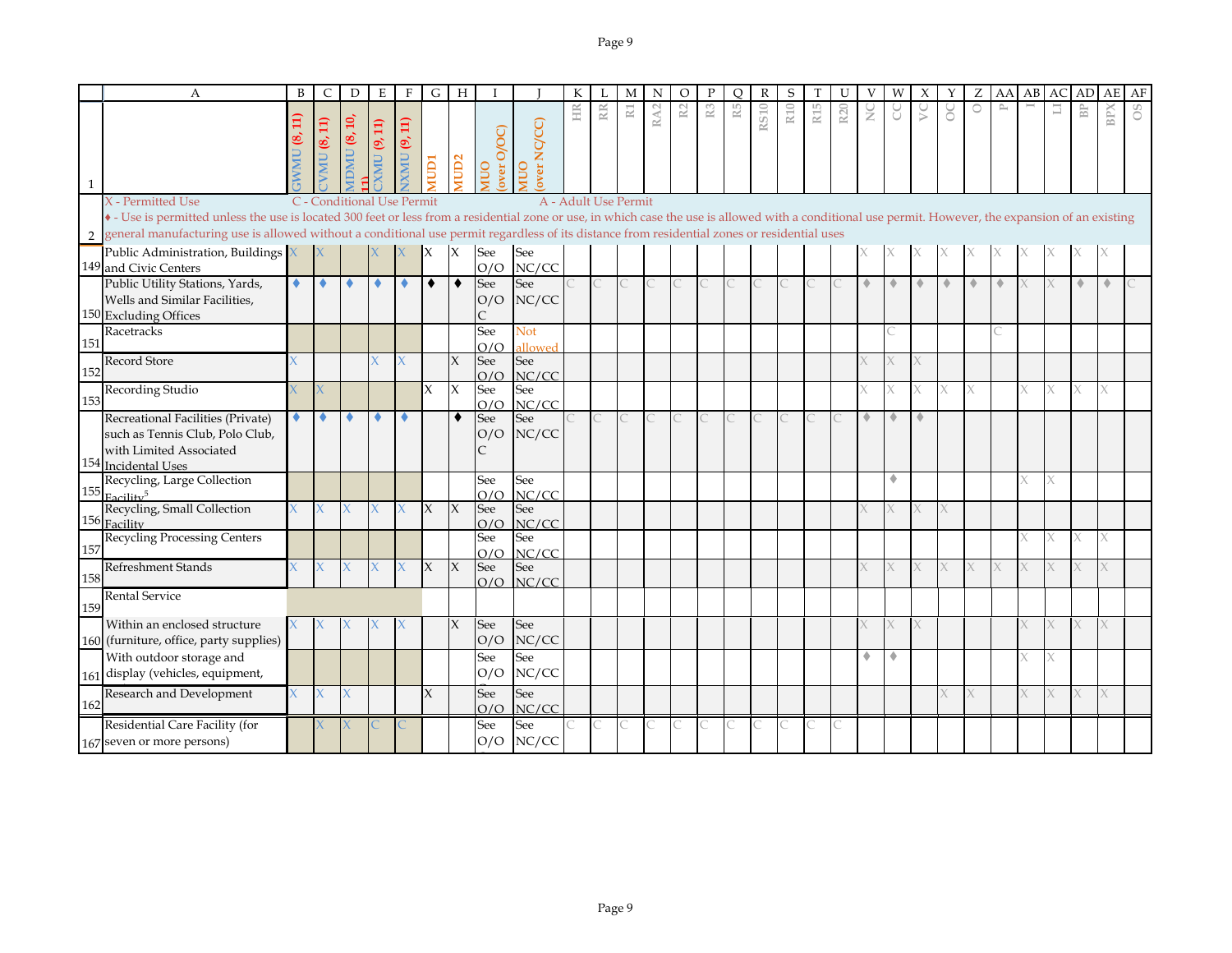|              | $\mathbf{A}$                                                                                                                                                                                                                                                                                                                                                                                           | B           | $\mathsf{C}$       | D                                  | E           | $\mathbf{F}$           |              | $G$ H               | $\mathbf{I}$       |                       | К  |                      | M              | N               | $\circ$        | P              | $\Omega$ | $\mathbb{R}$ | S   |                 | U               | V             | W | $\chi$    | Y      | Z | AA               | AB | AC | AD | AE         | AF |
|--------------|--------------------------------------------------------------------------------------------------------------------------------------------------------------------------------------------------------------------------------------------------------------------------------------------------------------------------------------------------------------------------------------------------------|-------------|--------------------|------------------------------------|-------------|------------------------|--------------|---------------------|--------------------|-----------------------|----|----------------------|----------------|-----------------|----------------|----------------|----------|--------------|-----|-----------------|-----------------|---------------|---|-----------|--------|---|------------------|----|----|----|------------|----|
| $\mathbf{1}$ |                                                                                                                                                                                                                                                                                                                                                                                                        | $\Xi$<br>S, | <b>VMU (8, 11)</b> | $\binom{4}{10}$ MU $\binom{8}{10}$ | XMU (9, 11) | (9, 11)<br><b>UMNI</b> | <b>NODI</b>  | MUD <sub>2</sub>    | over O/OC)<br>OUIN | over NC/CC)<br>OUIN   | HR | RR.                  | $\mathbbm{R}1$ | RA <sub>2</sub> | R <sub>2</sub> | $\mathbb{R}^3$ | R5       | <b>RS10</b>  | R10 | R <sub>15</sub> | R <sub>20</sub> | $\frac{C}{Z}$ | g | $\gtrsim$ | ŏ      | n | $\triangleright$ |    | E  | BP | <b>BPX</b> | OS |
|              | X - Permitted Use<br>• - Use is permitted unless the use is located 300 feet or less from a residential zone or use, in which case the use is allowed with a conditional use permit. However, the expansion of an existing<br>2 general manufacturing use is allowed without a conditional use permit regardless of its distance from residential zones or residential uses<br>Restaurants (Eating and |             |                    | C - Conditional Use Permit         |             |                        |              |                     |                    |                       |    | A - Adult Use Permit |                |                 |                |                |          |              |     |                 |                 |               |   |           |        |   |                  |    |    |    |            |    |
| 169          | 168 Drinking Establishments)<br>With entertainment                                                                                                                                                                                                                                                                                                                                                     |             |                    |                                    |             |                        |              |                     | See<br>O/O         | See<br>NC/CC          |    |                      |                |                 |                |                |          |              |     |                 |                 |               |   |           |        |   |                  |    |    |    |            |    |
| 170          | Without entertainment                                                                                                                                                                                                                                                                                                                                                                                  |             | X.                 |                                    |             |                        | $\mathsf{x}$ | $\overline{X}$      | See<br>O/O         | See<br>NC/CC          |    |                      |                |                 |                |                |          |              |     |                 |                 |               |   |           |        |   |                  |    |    |    |            |    |
| 171          | With alcoholic beverage sales                                                                                                                                                                                                                                                                                                                                                                          |             | X                  |                                    |             | X                      | $\mathsf{X}$ | $\overline{X}$      | See<br>O/O         | See<br>NC/CC          |    |                      |                |                 |                |                |          |              |     |                 |                 |               |   |           | X      |   |                  |    |    |    | X          |    |
| 172          | With outdoor seating (13)<br>Restaurants (fast-food)                                                                                                                                                                                                                                                                                                                                                   | X.          | X                  |                                    |             |                        | X            | $\overline{X}$      | See<br>O/O<br>See  | See<br>NC/CC<br>See   |    |                      |                |                 |                |                |          |              |     |                 |                 |               |   |           |        |   |                  |    |    |    |            |    |
| 173          | With drive-through                                                                                                                                                                                                                                                                                                                                                                                     |             |                    |                                    |             |                        |              |                     | O/O<br>See         | NC/CC<br>See          |    |                      |                |                 |                |                |          |              |     |                 |                 | ٠             | ۰ |           |        |   |                  |    |    |    | ۵          |    |
| 174<br>175   | Without drive-through                                                                                                                                                                                                                                                                                                                                                                                  |             | X                  |                                    |             | X                      |              | X                   | O/O<br>See<br>O/O  | NC/CC<br>See<br>NC/CC |    |                      |                |                 |                |                |          |              |     |                 |                 |               |   |           |        |   |                  |    |    |    |            |    |
| 176          | <b>Retail Sales</b>                                                                                                                                                                                                                                                                                                                                                                                    |             | X                  |                                    |             | χ                      |              | $\overline{X}$      | See<br>O/O         | See<br>NC/CC          |    |                      |                |                 |                |                |          |              |     |                 |                 |               |   |           |        |   |                  |    |    |    |            |    |
| 177          | <b>Support Retail Sales</b>                                                                                                                                                                                                                                                                                                                                                                            |             |                    |                                    |             |                        | X            |                     | See<br>O/O         | See<br>NC/CC          |    |                      |                |                 |                |                |          |              |     |                 |                 |               |   |           | X      |   |                  |    |    |    |            |    |
| 178          | Sandwich Shops <sup>6</sup><br>Schools, Private                                                                                                                                                                                                                                                                                                                                                        |             |                    |                                    |             |                        | X<br>٠       | $\overline{X}$<br>٠ | See<br>O/O<br>See  | See<br>NC/CC<br>See   |    | C                    | С              |                 |                |                |          |              |     |                 |                 | ۰             | ۰ |           | ۰      |   |                  |    |    | ۰  | ٠          |    |
| 179          | Senior Housing                                                                                                                                                                                                                                                                                                                                                                                         |             | X                  |                                    |             | X                      | X            | $\overline{X}$      | O/O<br>See         | NC/CC<br>See          | X. | X.                   |                |                 |                |                |          |              |     | X               |                 |               |   |           |        |   |                  |    |    |    |            |    |
| 180<br>181   | Shoe Shine Stands                                                                                                                                                                                                                                                                                                                                                                                      |             |                    |                                    |             |                        | X            | IX                  | O/O<br>See         | NC/CC<br>See          |    |                      |                |                 |                |                |          |              |     |                 |                 |               |   |           |        |   |                  |    |    |    |            |    |
| 182          | Shoe Repair Shop                                                                                                                                                                                                                                                                                                                                                                                       |             | X                  | X.                                 |             | X                      |              | $\overline{X}$      | O/O<br>See<br>O/O  | NC/CC<br>See<br>NC/CC |    |                      |                |                 |                |                |          |              |     |                 |                 |               |   |           |        |   |                  |    |    |    |            |    |
| 183          | Sign Shop                                                                                                                                                                                                                                                                                                                                                                                              |             |                    |                                    |             |                        |              | $\overline{X}$      | See<br>O/O         | See<br>NC/CC          |    |                      |                |                 |                |                |          |              |     |                 |                 |               |   |           |        |   |                  |    |    | Χ  |            |    |
| 184          | <b>Skating Rinks</b><br><b>Stationery Stores</b>                                                                                                                                                                                                                                                                                                                                                       |             |                    |                                    |             | X                      | X            | $\mathsf{X}$        | See<br>O/O<br>See  | See<br>NC/CC<br>See   |    |                      |                |                 |                |                |          |              |     |                 |                 |               |   |           | $\chi$ |   |                  |    |    | X  | X          |    |
| 185          | <b>Statue Shop</b>                                                                                                                                                                                                                                                                                                                                                                                     |             |                    |                                    |             |                        |              |                     | O/O                | NC/CC                 |    |                      |                |                 |                |                |          |              |     |                 |                 |               |   |           |        |   |                  |    |    |    |            |    |
| 186<br>187   | Outdoor display                                                                                                                                                                                                                                                                                                                                                                                        |             |                    |                                    |             |                        |              |                     | See<br>O/O         | See<br>NC/CC          |    |                      |                |                 |                |                |          |              |     |                 |                 |               |   |           |        |   |                  |    |    |    |            |    |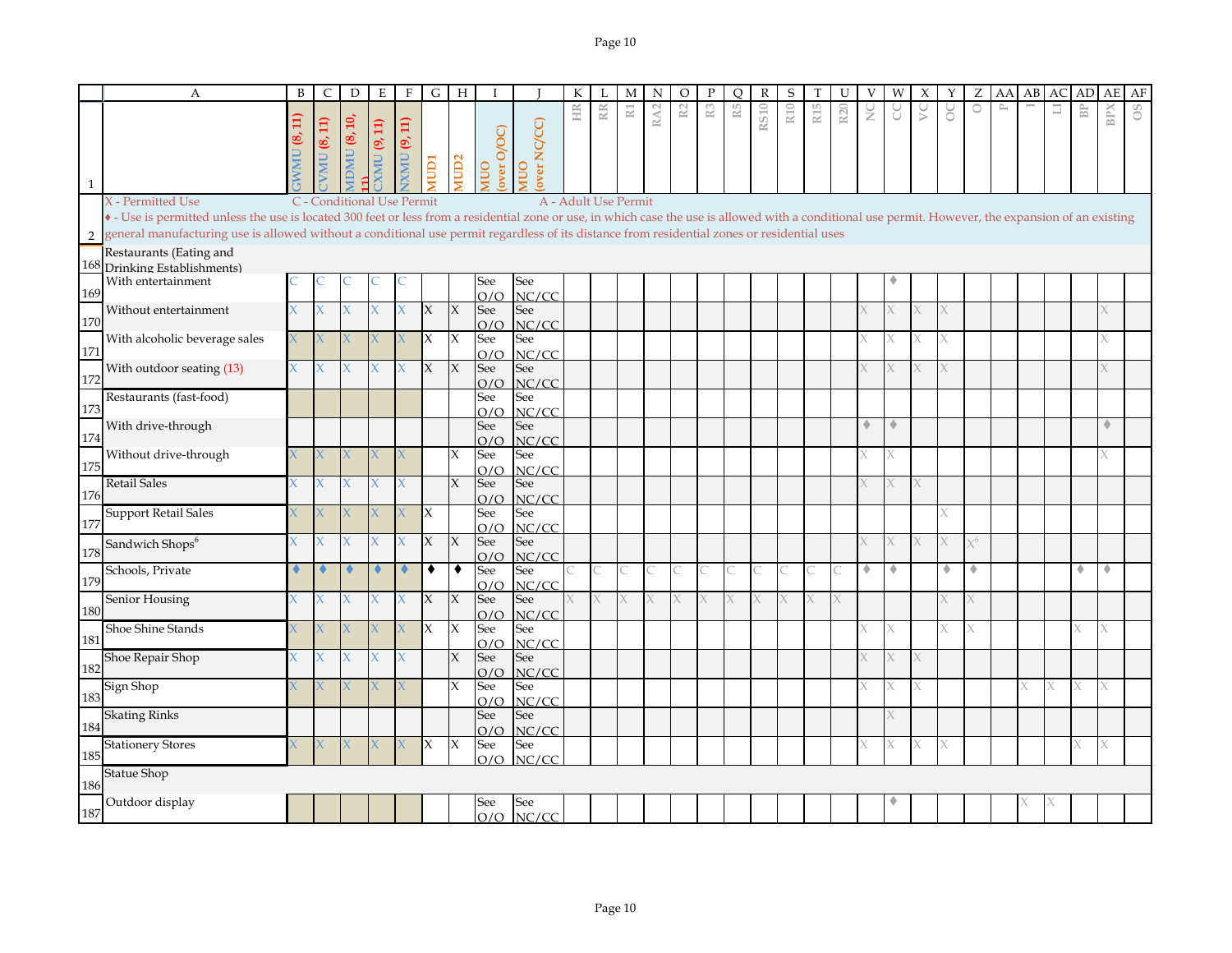|              | $\mathbf{A}$                                                                                                                                                                                          | B  | C             | D                          | Ε           | $\mathbf{F}$        | $\overline{G}$ | H                   | T                         |                           | К                    | L  | M              | N               | O  | P              | $\circ$ | $\mathbb{R}$ | S               | T               | U               | V             | W | X         | Y | Ζ | AA                        | AB |   | AC AD AE                |     | AF |
|--------------|-------------------------------------------------------------------------------------------------------------------------------------------------------------------------------------------------------|----|---------------|----------------------------|-------------|---------------------|----------------|---------------------|---------------------------|---------------------------|----------------------|----|----------------|-----------------|----|----------------|---------|--------------|-----------------|-----------------|-----------------|---------------|---|-----------|---|---|---------------------------|----|---|-------------------------|-----|----|
| $\mathbf{1}$ |                                                                                                                                                                                                       |    | VMU $(8, 11)$ | $\text{IDMU}$ (8, 10,      | XMU (9, 11) | <b>IXMU (9, 11)</b> | <b>ICIDIN</b>  | MUD <sub>2</sub>    | over O/OC)<br><b>NIUO</b> | over NC/CC)<br><b>OUM</b> | HR                   | RR | $\mathbbm{R}1$ | RA <sub>2</sub> | R2 | $\mathbb{R}^3$ | R5      | <b>RS10</b>  | R <sub>10</sub> | R <sub>15</sub> | R <sub>20</sub> | $\frac{C}{Z}$ | J | $\gtrsim$ | ŏ | 0 | $\mathbb{\triangleright}$ |    | Ξ | $\mathbb{B} \mathbb{P}$ | BPX | 8O |
|              | X - Permitted Use                                                                                                                                                                                     |    |               | C - Conditional Use Permit |             |                     |                |                     |                           |                           | A - Adult Use Permit |    |                |                 |    |                |         |              |                 |                 |                 |               |   |           |   |   |                           |    |   |                         |     |    |
|              | • - Use is permitted unless the use is located 300 feet or less from a residential zone or use, in which case the use is allowed with a conditional use permit. However, the expansion of an existing |    |               |                            |             |                     |                |                     |                           |                           |                      |    |                |                 |    |                |         |              |                 |                 |                 |               |   |           |   |   |                           |    |   |                         |     |    |
|              | 2 general manufacturing use is allowed without a conditional use permit regardless of its distance from residential zones or residential uses                                                         |    |               |                            |             |                     |                |                     |                           |                           |                      |    |                |                 |    |                |         |              |                 |                 |                 |               |   |           |   |   |                           |    |   |                         |     |    |
|              | Storage Lots and Mini-                                                                                                                                                                                |    |               |                            |             |                     |                |                     |                           |                           |                      |    |                |                 |    |                |         |              |                 |                 |                 |               |   |           |   |   |                           |    |   |                         |     |    |
|              | 188 Warehouses                                                                                                                                                                                        |    |               |                            |             |                     |                |                     |                           |                           |                      |    |                |                 |    |                |         |              |                 |                 |                 |               |   |           |   |   |                           |    |   |                         |     |    |
| 189          | Indoor                                                                                                                                                                                                |    |               |                            |             |                     |                |                     | See                       | Not                       |                      |    |                |                 |    |                |         |              |                 |                 |                 |               |   |           |   |   |                           |    |   |                         |     |    |
|              | Outdoor                                                                                                                                                                                               |    |               |                            |             |                     |                |                     | O/O<br>See                | allowed<br>Not            |                      |    |                |                 |    |                |         |              |                 |                 |                 |               |   |           |   |   |                           |    |   |                         |     |    |
| 190          |                                                                                                                                                                                                       |    |               |                            |             |                     |                |                     | O/O                       | illowed                   |                      |    |                |                 |    |                |         |              |                 |                 |                 |               |   |           |   |   |                           |    |   |                         |     |    |
|              | Swim Schools/Center with                                                                                                                                                                              |    |               |                            |             |                     |                |                     | See                       | See                       |                      | C  | C              |                 |    | C              |         |              |                 |                 |                 |               |   |           |   |   |                           |    |   |                         |     |    |
|              | 191 Incidental Commercial Uses                                                                                                                                                                        |    |               |                            |             |                     |                |                     | O/O                       | NC/CC                     |                      |    |                |                 |    |                |         |              |                 |                 |                 |               |   |           |   |   |                           |    |   |                         |     |    |
|              | Taxidermist                                                                                                                                                                                           |    |               |                            |             |                     |                |                     | See                       | See                       |                      |    |                |                 |    |                |         |              |                 |                 |                 |               |   |           |   |   |                           |    |   |                         |     |    |
| 192          |                                                                                                                                                                                                       |    |               |                            |             |                     |                |                     | O/O                       | NC/CC                     |                      |    |                |                 |    |                |         |              |                 |                 |                 |               |   |           |   |   |                           |    |   |                         |     |    |
|              | Theaters (excludes open air)                                                                                                                                                                          |    |               |                            |             |                     |                | $\mathsf{X}$        | See                       | See                       |                      |    |                |                 |    |                |         |              |                 |                 |                 |               |   |           |   |   |                           |    |   |                         |     |    |
| 193          |                                                                                                                                                                                                       |    |               |                            |             |                     |                |                     | O/O                       | NC/CC                     |                      |    |                |                 |    |                |         |              |                 |                 |                 |               |   |           |   |   |                           |    |   |                         |     |    |
| 194          | <b>Tire Recapping</b>                                                                                                                                                                                 |    |               |                            |             |                     |                |                     | See                       | See                       |                      |    |                |                 |    |                |         |              |                 |                 |                 |               |   |           |   |   |                           |    |   |                         |     |    |
|              | <b>Trade and Vocational Schools</b>                                                                                                                                                                   |    |               |                            |             |                     | X              | $\mathsf{X}$        | O/O<br>See                | NC/CC<br>See              |                      |    |                |                 |    |                |         |              |                 |                 |                 |               |   |           |   |   |                           |    |   |                         |     |    |
| 195          |                                                                                                                                                                                                       |    |               |                            |             |                     |                |                     | O/O                       | NC/CC                     |                      |    |                |                 |    |                |         |              |                 |                 |                 |               |   |           |   |   |                           |    |   |                         |     |    |
|              | Transfer, Moving and Storage                                                                                                                                                                          |    |               |                            |             |                     |                |                     | See                       | See                       |                      |    |                |                 |    |                |         |              |                 |                 |                 |               |   |           |   |   |                           |    |   |                         |     |    |
|              | 196 Facilities                                                                                                                                                                                        |    |               |                            |             |                     |                |                     | O/O                       | NC/CC                     |                      |    |                |                 |    |                |         |              |                 |                 |                 |               |   |           |   |   |                           |    |   |                         |     |    |
|              | <b>Truck Wash</b>                                                                                                                                                                                     |    |               |                            |             |                     |                |                     | See                       | See                       |                      |    |                |                 |    |                |         |              |                 |                 |                 |               |   |           |   |   |                           |    |   |                         |     |    |
| 197          |                                                                                                                                                                                                       |    |               |                            |             |                     |                |                     | O/O                       | NC/CC                     |                      |    |                |                 |    |                |         |              |                 |                 |                 |               |   |           |   |   |                           |    |   |                         |     |    |
| 198          | <b>Upholstery Shops</b>                                                                                                                                                                               |    |               |                            |             |                     |                |                     | See                       | See<br>$O/O$ NC/CC        |                      |    |                |                 |    |                |         |              |                 |                 |                 |               |   |           |   |   |                           |    |   |                         |     |    |
| 199          | Vehicle Storage Yards                                                                                                                                                                                 |    |               |                            |             |                     |                |                     |                           |                           |                      |    |                |                 |    |                |         |              |                 |                 |                 |               |   |           |   |   |                           |    |   |                         |     |    |
|              | Indoor                                                                                                                                                                                                |    |               |                            |             |                     |                |                     | See                       | See                       |                      |    |                |                 |    |                |         |              |                 |                 |                 |               |   |           |   |   |                           |    |   |                         |     |    |
| 200          |                                                                                                                                                                                                       |    |               |                            |             |                     |                |                     | O/O                       | NC/CC                     |                      |    |                |                 |    |                |         |              |                 |                 |                 |               |   |           |   |   |                           |    |   |                         |     |    |
|              | Outdoor                                                                                                                                                                                               |    |               |                            |             |                     |                |                     | See                       | See                       |                      |    |                |                 |    |                |         |              |                 |                 |                 |               |   |           |   |   |                           |    |   |                         |     |    |
| 201          |                                                                                                                                                                                                       |    |               |                            |             |                     |                |                     | O/O                       | NC/CC                     |                      |    |                |                 |    |                |         |              |                 |                 |                 |               |   |           |   |   |                           |    |   |                         |     |    |
|              | Vending Machine Service and<br>202 Repair                                                                                                                                                             |    |               |                            |             |                     |                |                     | See                       | See                       |                      |    |                |                 |    |                |         |              |                 |                 |                 |               |   |           |   |   |                           |    |   |                         |     |    |
|              | Veterinarian (including animal                                                                                                                                                                        |    |               |                            |             |                     |                |                     |                           | $O/O$ NC/CC               |                      |    |                |                 |    |                |         |              |                 |                 |                 |               |   |           |   |   |                           |    |   |                         |     |    |
|              | 203 hospital)                                                                                                                                                                                         |    |               |                            |             |                     |                |                     |                           |                           |                      |    |                |                 |    |                |         |              |                 |                 |                 |               |   |           |   |   |                           |    |   |                         |     |    |
|              | All activities within an enclosed                                                                                                                                                                     |    |               |                            |             |                     |                | $\mathsf{X}$        | See                       | See                       |                      |    |                |                 |    |                |         |              |                 |                 |                 |               |   |           |   |   |                           |    |   |                         |     |    |
|              | 204 structure                                                                                                                                                                                         |    |               |                            |             |                     |                |                     | O/O                       | NC/CC                     |                      |    |                |                 |    |                |         |              |                 |                 |                 |               |   |           |   |   |                           |    |   |                         |     |    |
| 205          | With outdoor activities                                                                                                                                                                               |    |               |                            |             |                     |                |                     | See                       | See                       |                      |    |                |                 |    |                |         |              |                 |                 |                 |               | ٠ |           |   |   |                           |    |   | ٠                       | ٠   |    |
|              |                                                                                                                                                                                                       |    |               |                            |             |                     | $\mathsf{X}$   |                     | O/O                       | NC/CC                     |                      |    |                |                 |    |                |         |              |                 |                 |                 |               |   |           |   |   |                           |    |   |                         |     |    |
| 206          | <b>Weight Reduction Center</b>                                                                                                                                                                        | X. |               |                            |             | X                   |                | $\boldsymbol{\chi}$ | See                       | See<br>$O/O$ NC/CC        |                      |    |                |                 |    |                |         |              |                 |                 |                 |               |   |           |   |   |                           |    |   |                         |     |    |